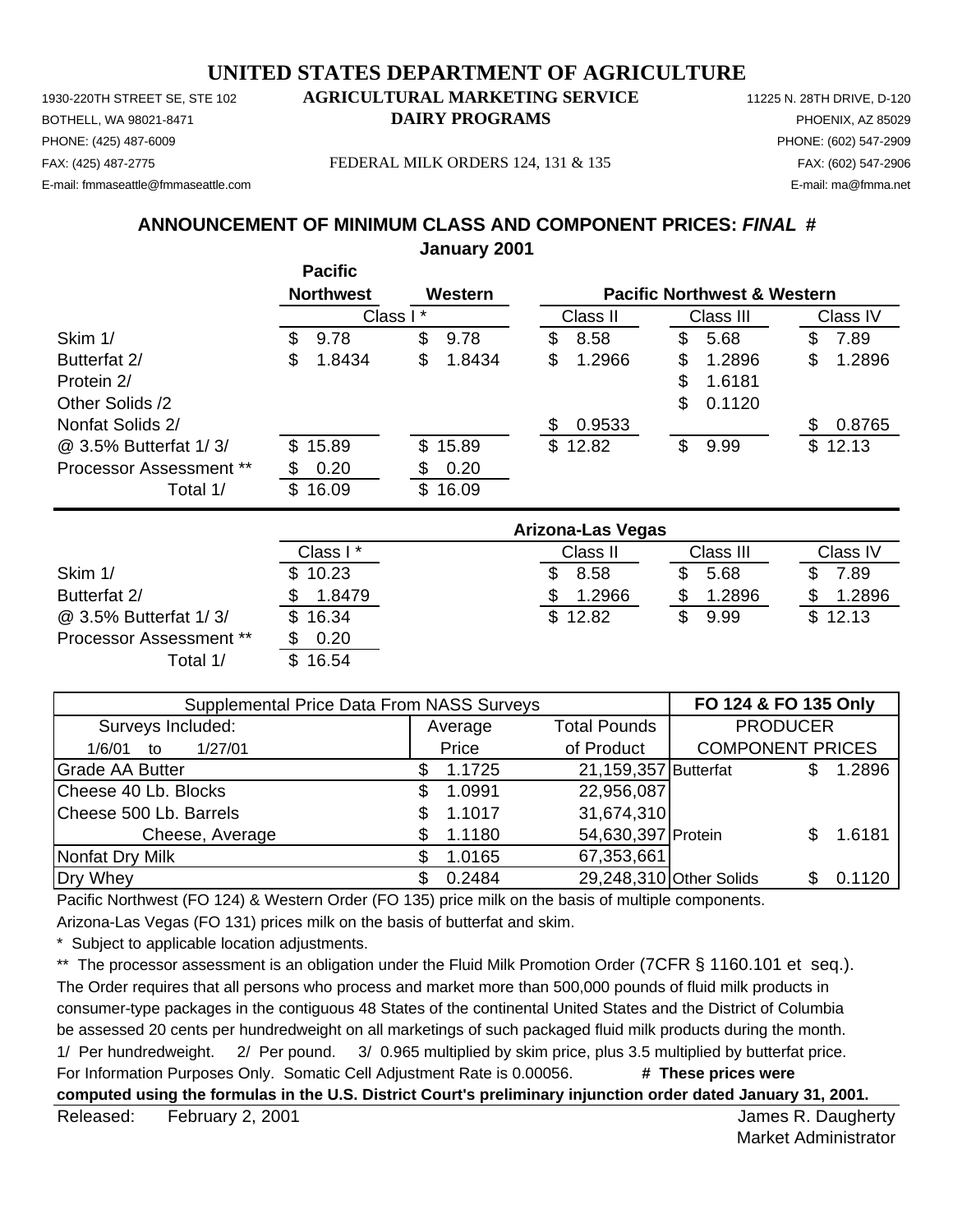PHONE: (425) 487-6009 PHONE: (602) 547-2909 E-mail: fmmaseattle@fmmaseattle.com E-mail: ma@fmma.net

# 1930-220TH STREET SE, STE 102 **AGRICULTURAL MARKETING SERVICE** 11225 N. 28TH DRIVE, D-120 BOTHELL, WA 98021-8471 **DAIRY PROGRAMS** PHOENIX, AZ 85029

FAX: (425) 487-2775 FEDERAL MILK ORDERS 124, 131 & 135 FAX: (602) 547-2906

## Regional Milk Production Costs, December 2000 and January 2001 1/ Dollars Per Hundredweight

| Region                 | <b>Total Cash Expenses</b> |         |           | <b>Total Economic Costs</b> |  |  |  |
|------------------------|----------------------------|---------|-----------|-----------------------------|--|--|--|
|                        | Dec. 2/                    | Jan.    | Dec. $2/$ | Jan.                        |  |  |  |
| Northeast              | \$14.94                    | \$14.79 | \$19.85   | \$19.71                     |  |  |  |
| Southeast              | \$14.56                    | \$14.38 | \$18.28   | \$18.10                     |  |  |  |
| <b>Upper Midwest</b>   | \$13.70                    | \$13.63 | \$18.30   | \$18.25                     |  |  |  |
| Corn Belt              | \$14.52                    | \$14.42 | \$20.36   | \$20.28                     |  |  |  |
| <b>Southern Plains</b> | \$12.79                    | \$12.63 | \$16.08   | \$15.95                     |  |  |  |
| Pacific                | 9.60<br>\$.                | \$9.54  | \$11.25   | \$11.19                     |  |  |  |

1/ The reporting of this data was necessitated by the requirement in the Agricultural Appropriations Bill to include milk cost of production (COP) data on the BFP announcement. Regions are defined as: Northeast -- New York, Pennsylvania, and Vermont; Southeast -- Florida and Georgia; Upper Midwest -- Michigan, Minnesota, and Wisconsin; Corn Belt -- Iowa, Missouri, and Ohio; Southern Plains -- Texas; Pacific -- Arizona, California, and Washington. 2/ Revised from January 5, 2001, announcement due to changes in milk production, producer price indexes, corn market price, and economic indicators for the U.S. economy. Source: United States Department of Agriculture, Economic Research Service. For further information, contact Sara Short, 202-694-5588.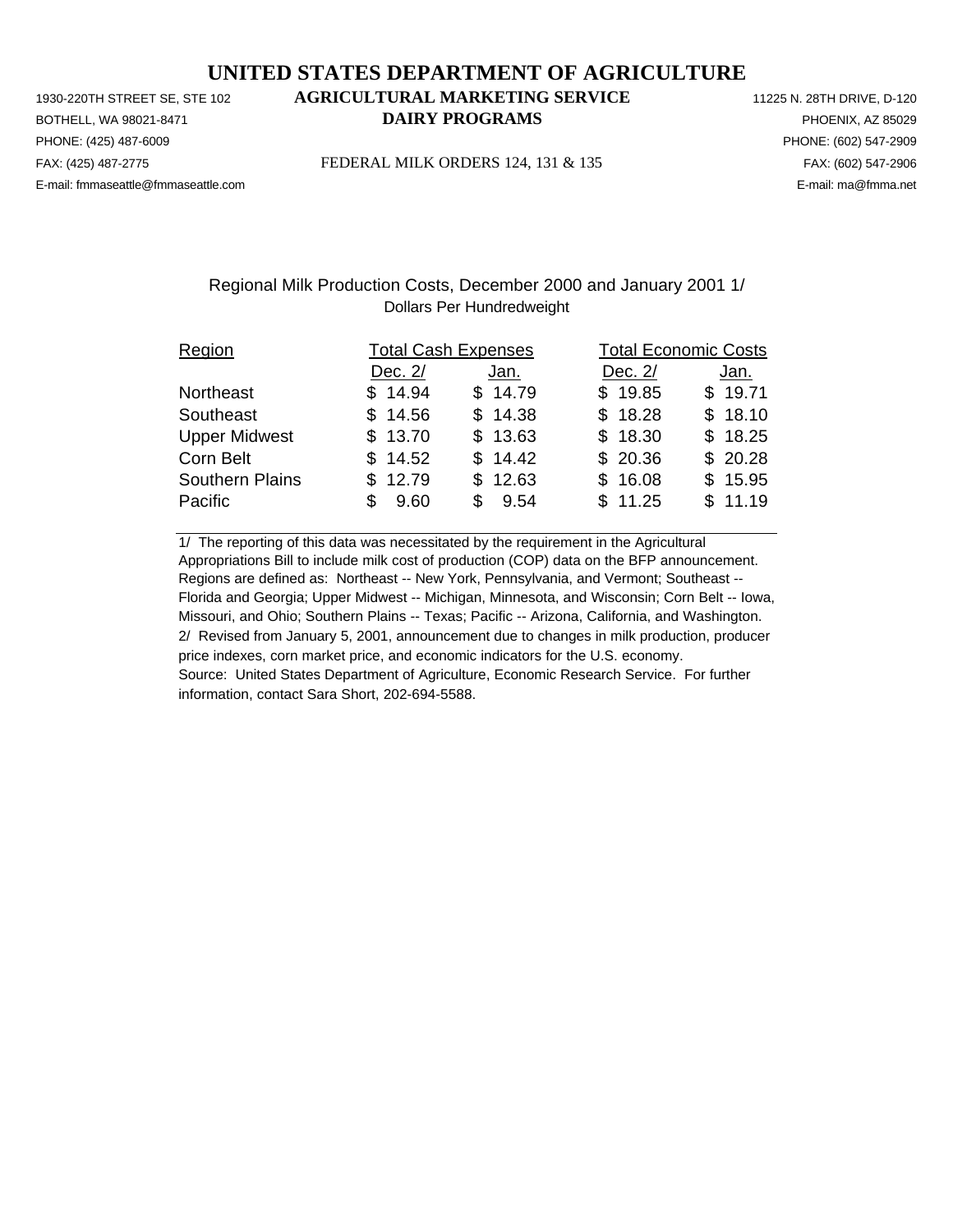1930-220TH STREET SE, STE 102 **AGRICULTURAL MARKETING SERVICE** 11225 N. 28TH DRIVE, D-120 PHONE: (425) 487-6009 PHONE: (602) 547-2909 E-mail: fmmaseattle@fmmaseattle.com E-mail: ma@fmma.net

# BOTHELL, WA 98021-8471 **DAIRY PROGRAMS** PHOENIX, AZ 85029

FAX: (425) 487-2775 FEDERAL MILK ORDERS 124, 131 & 135 FAX: (602) 547-2906

**ANNOUNCEMENT OF MINIMUM CLASS AND COMPONENT PRICES:** *FINAL* **#**

**February 2001**

|                         | <b>Pacific</b>   |              |               |                                        |              |
|-------------------------|------------------|--------------|---------------|----------------------------------------|--------------|
|                         | <b>Northwest</b> | Western      |               | <b>Pacific Northwest &amp; Western</b> |              |
|                         |                  | Class I*     | Class II      | Class III                              | Class IV     |
| Skim 1/                 | 9.79<br>S        | \$<br>9.79   | 8.59<br>\$    | 5.34<br>\$                             | 7.86<br>\$   |
| Butterfat 2/            | 1.2542<br>S      | \$<br>1.2542 | 1.4696<br>S   | 1.4626<br>S                            | 1.4626<br>\$ |
| Protein 2/              |                  |              |               | \$<br>1.4951                           |              |
| Other Solids /2         |                  |              |               | \$<br>0.1199                           |              |
| Nonfat Solids 2/        |                  |              | 0.9544<br>\$. |                                        | 0.8737<br>S  |
| @ 3.5% Butterfat 1/3/   | \$13.84          | \$13.84      | \$13.43       | \$10.27                                | \$12.70      |
| Processor Assessment ** | 0.20             | 0.20<br>S    |               |                                        |              |
| Total 1/                | \$14.04          | \$<br>14.04  |               |                                        |              |

|                                | Arizona-Las Vegas |          |           |          |  |  |  |
|--------------------------------|-------------------|----------|-----------|----------|--|--|--|
|                                | Class I*          | Class II | Class III | Class IV |  |  |  |
| Skim 1/                        | \$10.24           | 8.59     | 5.34      | 7.86     |  |  |  |
| Butterfat 2/                   | 1.2587            | 1.4696   | 1.4626    | 1.4626   |  |  |  |
| @ 3.5% Butterfat 1/3/          | \$14.29           | \$13.43  | \$10.27   | \$12.70  |  |  |  |
| <b>Processor Assessment **</b> | 0.20              |          |           |          |  |  |  |
| Total 1/                       | \$14.49           |          |           |          |  |  |  |

| <b>Supplemental Price Data From NASS Surveys</b> | FO 124 & FO 135 Only |                      |                                        |
|--------------------------------------------------|----------------------|----------------------|----------------------------------------|
| Surveys Included:                                | Average              | <b>Total Pounds</b>  | <b>PRODUCER</b>                        |
| 2/24/01<br>2/3/01<br>to                          | Price                | of Product           | <b>COMPONENT PRICES</b>                |
| <b>Grade AA Butter</b>                           | 1.3143               | 17,463,002 Butterfat | 1.4626                                 |
| Cheese 40 Lb. Blocks                             | 1.1077<br>\$.        | 27,248,308           |                                        |
| Cheese 500 Lb. Barrels                           | 1.1436               | 39,389,214           |                                        |
| Cheese, Average                                  | 1.1467               | 66,637,522 Protein   | 1.4951                                 |
| Nonfat Dry Milk                                  | 1.0137               | 82,367,904           |                                        |
| Dry Whey                                         | 0.2561               |                      | 38,747,777 Other Solids<br>0.1199<br>Ж |

Pacific Northwest (FO 124) & Western Order (FO 135) price milk on the basis of multiple components.

Arizona-Las Vegas (FO 131) prices milk on the basis of butterfat and skim.

Subject to applicable location adjustments.

\*\* The processor assessment is an obligation under the Fluid Milk Promotion Order (7CFR § 1160.101 et seq.). The Order requires that all persons who process and market more than 500,000 pounds of fluid milk products in consumer-type packages in the contiguous 48 States of the continental United States and the District of Columbia be assessed 20 cents per hundredweight on all marketings of such packaged fluid milk products during the month. 1/ Per hundredweight. 2/ Per pound. 3/ 0.965 multiplied by skim price, plus 3.5 multiplied by butterfat price. For Information Purposes Only. Somatic Cell Adjustment Rate is 0.00057. **# These prices were computed using the formulas in the U.S. District Court's preliminary injunction order dated January 31, 2001.**

Released: March 2, 2001 **Contract Contract Contract Contract Contract Contract Contract Contract Contract Contract Contract Contract Contract Contract Contract Contract Contract Contract Contract Contract Contract Contract** March 2, 2001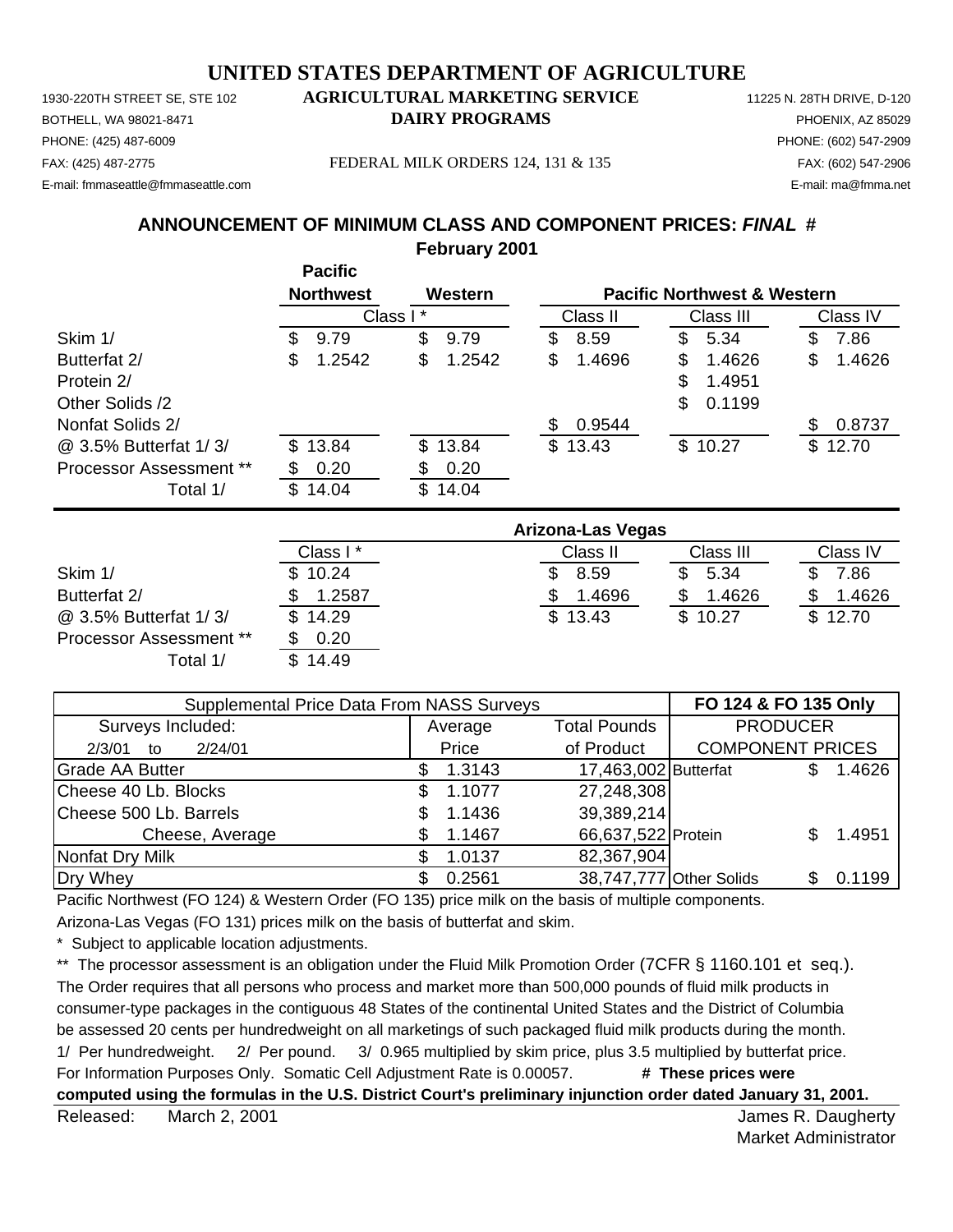PHONE: (425) 487-6009 PHONE: (602) 547-2909 E-mail: fmmaseattle@fmmaseattle.com E-mail: ma@fmma.net

# 1930-220TH STREET SE, STE 102 **AGRICULTURAL MARKETING SERVICE** 11225 N. 28TH DRIVE, D-120 BOTHELL, WA 98021-8471 **DAIRY PROGRAMS** PHOENIX, AZ 85029

FAX: (425) 487-2775 FEDERAL MILK ORDERS 124, 131 & 135 FAX: (602) 547-2906

## Regional Milk Production Costs, January 2001 and February 2001 1/ Dollars Per Hundredweight

| Region                 | <b>Total Cash Expenses</b> |         | <b>Total Economic Costs</b> |         |
|------------------------|----------------------------|---------|-----------------------------|---------|
|                        | Jan. 2/                    | Feb.    | Jan. 2/                     | Feb.    |
| Northeast              | \$15.09                    | \$15.27 | \$20.05                     | \$20.19 |
| Southeast              | \$14.64                    | \$14.73 | \$18.40                     | \$18.40 |
| <b>Upper Midwest</b>   | \$13.79                    | \$13.93 | \$18.46                     | \$18.54 |
| Corn Belt              | \$14.64                    | \$14.79 | \$20.54                     | \$20.65 |
| <b>Southern Plains</b> | \$12.84                    | \$12.92 | \$16.18                     | \$16.21 |
| Pacific                | 9.64<br>\$.                | \$9.70  | \$11.32                     | \$11.35 |

1/ The reporting of this data was necessitated by the requirement in the Agricultural Appropriations Bill to include milk cost of production (COP) data on the BFP announcement. Regions are defined as: Northeast -- New York, Pennsylvania, and Vermont; Southeast -- Florida and Georgia; Upper Midwest -- Michigan, Minnesota, and Wisconsin; Corn Belt -- Iowa, Missouri, and Ohio; Southern Plains -- Texas; Pacific -- Arizona, California, and Washington. 2/ Revised from February 2, 2001, announcement due to changes in milk production, producer price indexes, corn market price, and economic indicators for the U.S. economy. Source: United States Department of Agriculture, Economic Research Service. For further information, contact Sara Short, 202-694-5588.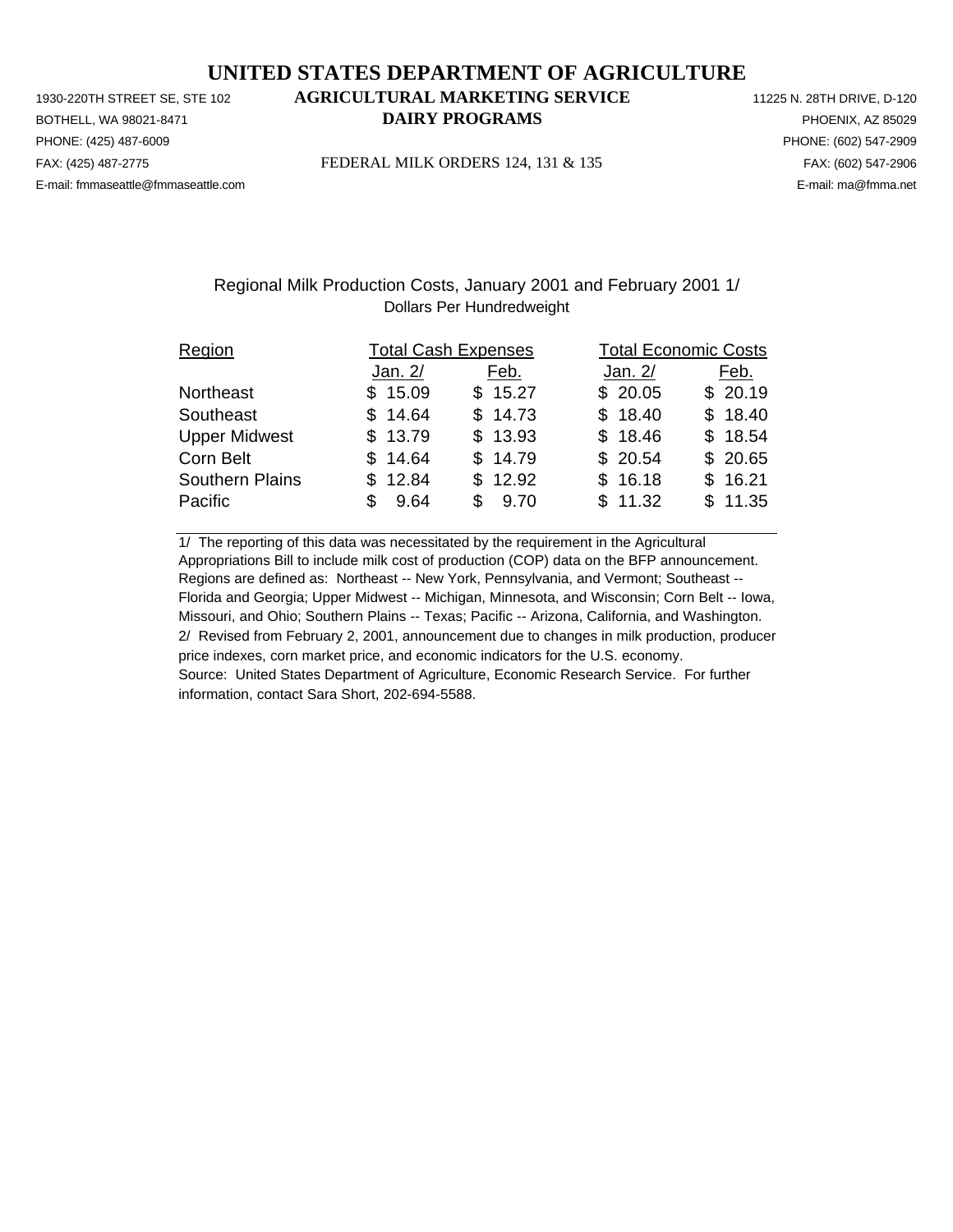1930-220TH STREET SE, STE 102 **AGRICULTURAL MARKETING SERVICE** 11225 N. 28TH DRIVE, D-120 PHONE: (425) 487-6009 PHONE: (602) 547-2909 E-mail: fmmaseattle@fmmaseattle.com E-mail: ma@fmma.net

# BOTHELL, WA 98021-8471 **DAIRY PROGRAMS** PHOENIX, AZ 85029

FAX: (425) 487-2775 FEDERAL MILK ORDERS 124, 131 & 135 FAX: (602) 547-2906

# **ANNOUNCEMENT OF MINIMUM CLASS AND COMPONENT PRICES:** *FINAL* **#**

**March 2001**

|                                |    | <b>Pacific</b>   |          |         |    |          |    |                                        |    |          |
|--------------------------------|----|------------------|----------|---------|----|----------|----|----------------------------------------|----|----------|
|                                |    | <b>Northwest</b> |          | Western |    |          |    | <b>Pacific Northwest &amp; Western</b> |    |          |
|                                |    |                  | Class I* |         |    | Class II |    | Class III                              |    | Class IV |
| Skim 1/                        | S. | 9.76             | \$       | 9.76    | \$ | 8.56     | \$ | 5.73                                   | \$ | 7.85     |
| Butterfat 2/                   | S  | 1.4673           | \$       | 1.4673  | \$ | 1.6890   | S  | 1.6820                                 | \$ | 1.6820   |
| Protein 2/                     |    |                  |          |         |    |          | \$ | 1.6498                                 |    |          |
| Other Solids /2                |    |                  |          |         |    |          | \$ | 0.1039                                 |    |          |
| Nonfat Solids 2/               |    |                  |          |         | S  | 0.9511   |    |                                        | S  | 0.8727   |
| @ 3.5% Butterfat 1/3/          |    | \$14.55          |          | \$14.55 |    | \$14.17  |    | \$11.42                                |    | \$13.46  |
| <b>Processor Assessment **</b> |    | 0.20             |          | 0.20    |    |          |    |                                        |    |          |
| Total 1/                       | S. | 14.75            | \$       | 14.75   |    |          |    |                                        |    |          |

|                         | Arizona-Las Vegas |          |             |          |  |  |
|-------------------------|-------------------|----------|-------------|----------|--|--|
|                         | Class I*          | Class II | Class III   | Class IV |  |  |
| Skim 1/                 | \$10.21           | 8.56     | 5.73<br>\$. | 7.85     |  |  |
| Butterfat 2/            | 1.4718            | 1.6890   | 1.6820      | 1.6820   |  |  |
| @ 3.5% Butterfat 1/3/   | \$15.00           | \$14.17  | \$11.42     | \$13.46  |  |  |
| Processor Assessment ** | 0.20              |          |             |          |  |  |
| Total 1/                | \$15.20           |          |             |          |  |  |

| Supplemental Price Data From NASS Surveys | FO 124 & FO 135 Only |                     |                      |                         |    |                         |  |  |
|-------------------------------------------|----------------------|---------------------|----------------------|-------------------------|----|-------------------------|--|--|
| Surveys Included:                         |                      | Average             | <b>PRODUCER</b>      |                         |    |                         |  |  |
| 3/24/01<br>3/3/01<br>to                   |                      | of Product<br>Price |                      |                         |    | <b>COMPONENT PRICES</b> |  |  |
| <b>Grade AA Butter</b>                    |                      | 1.4942              | 20,009,266 Butterfat |                         |    | 1.6820                  |  |  |
| Cheese 40 Lb. Blocks                      | S                    | 1.2434              | 25,520,978           |                         |    |                         |  |  |
| Cheese 500 Lb. Barrels                    |                      | 1.2658              | 34,976,393           |                         |    |                         |  |  |
| Cheese, Average                           |                      | 1.2737              | 60,497,371 Protein   |                         |    | 1.6498                  |  |  |
| Nonfat Dry Milk                           |                      | 1.0127              | 81,873,421           |                         |    |                         |  |  |
| Dry Whey                                  |                      | 0.2406              |                      | 45,973,020 Other Solids | SБ | 0.1039                  |  |  |

Pacific Northwest (FO 124) & Western Order (FO 135) price milk on the basis of multiple components.

Arizona-Las Vegas (FO 131) prices milk on the basis of butterfat and skim.

Subject to applicable location adjustments.

\*\* The processor assessment is an obligation under the Fluid Milk Promotion Order (7CFR § 1160.101 et seq.). The Order requires that all persons who process and market more than 500,000 pounds of fluid milk products in consumer-type packages in the contiguous 48 States of the continental United States and the District of Columbia be assessed 20 cents per hundredweight on all marketings of such packaged fluid milk products during the month. 1/ Per hundredweight. 2/ Per pound. 3/ 0.965 multiplied by skim price, plus 3.5 multiplied by butterfat price. For Information Purposes Only. Somatic Cell Adjustment Rate is 0.00064. **# These prices were computed using the formulas in the U.S. District Court's preliminary injunction order dated January 31, 2001.**

Released: March 30, 2001 **Contract Contract Contract Contract Contract Contract Contract Contract Contract Contract Contract Contract Contract Contract Contract Contract Contract Contract Contract Contract Contract Contrac** March 30, 2001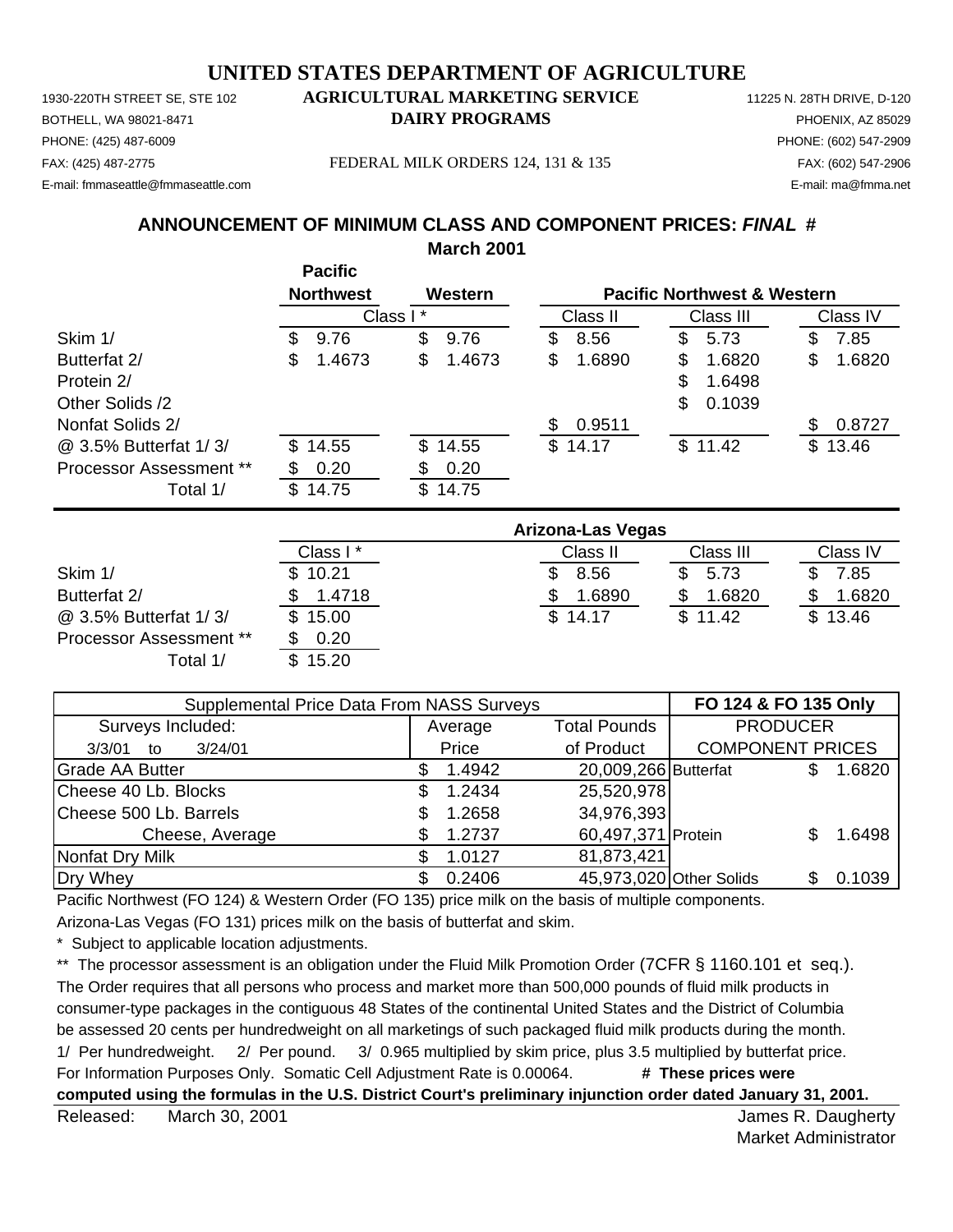PHONE: (425) 487-6009 PHONE: (602) 547-2909 E-mail: fmmaseattle@fmmaseattle.com E-mail: ma@fmma.net

# 1930-220TH STREET SE, STE 102 **AGRICULTURAL MARKETING SERVICE** 11225 N. 28TH DRIVE, D-120 BOTHELL, WA 98021-8471 **DAIRY PROGRAMS** PHOENIX, AZ 85029

FAX: (425) 487-2775 FEDERAL MILK ORDERS 124, 131 & 135 FAX: (602) 547-2906

### Regional Milk Production Costs, February 2001 and March 2001 1/ Dollars Per Hundredweight

| Region                 | <b>Total Cash Expenses</b> |            | <b>Total Economic Costs</b> |         |  |  |
|------------------------|----------------------------|------------|-----------------------------|---------|--|--|
|                        | Feb. 2/                    | Mar.       | Feb. 2/                     | Mar.    |  |  |
| Northeast              | \$15.06                    | \$15.00    | \$19.98                     | \$19.93 |  |  |
| Southeast              | \$14.69                    | \$14.71    | \$18.36                     | \$18.38 |  |  |
| <b>Upper Midwest</b>   | \$13.76                    | \$13.68    | \$18.37                     | \$18.32 |  |  |
| Corn Belt              | \$14.62                    | \$14.56    | \$20.47                     | \$20.42 |  |  |
| <b>Southern Plains</b> | \$12.90                    | \$12.90    | \$16.19                     | \$16.19 |  |  |
| Pacific                | 9.66<br>\$.                | 9.66<br>S. | \$11.31                     | \$11.31 |  |  |

1/ The reporting of this data was necessitated by the requirement in the Agricultural Appropriations Bill to include milk cost of production (COP) data on the BFP announcement. Regions are defined as: Northeast -- New York, Pennsylvania, and Vermont; Southeast -- Florida and Georgia; Upper Midwest -- Michigan, Minnesota, and Wisconsin; Corn Belt -- Iowa, Missouri, and Ohio; Southern Plains -- Texas; Pacific -- Arizona, California, and Washington. 2/ Revised from March 2, 2001, announcement due to changes in milk production, producer price indexes, corn market price, and economic indicators for the U.S. economy. Source: United States Department of Agriculture, Economic Research Service. For further information, contact Sara Short, 202-694-5588.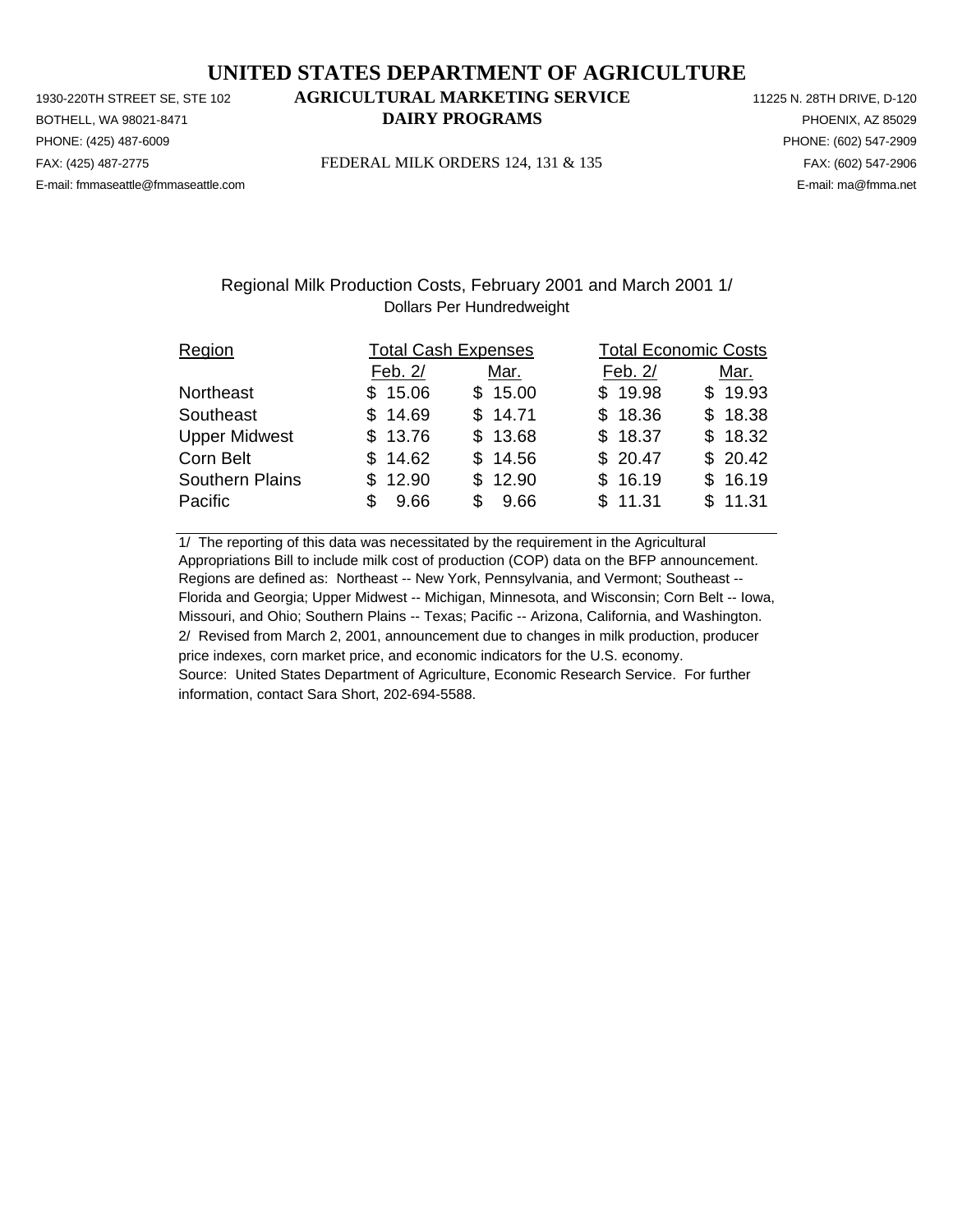1930-220TH STREET SE, STE 102 **AGRICULTURAL MARKETING SERVICE** 11225 N. 28TH DRIVE, D-120 PHONE: (425) 487-6009 PHONE: (602) 547-2909 E-mail: fmmaseattle@fmmaseattle.com E-mail: ma@fmma.net

# BOTHELL, WA 98021-8471 **DAIRY PROGRAMS** PHOENIX, AZ 85029

FAX: (425) 487-2775 FEDERAL MILK ORDERS 124, 131 & 135 FAX: (602) 547-2906

# **ANNOUNCEMENT OF MINIMUM CLASS AND COMPONENT PRICES:** *FINAL* **#**

**April 2001**

|                                |     | <b>Pacific</b>       |              |     |          |    |                                        |    |          |
|--------------------------------|-----|----------------------|--------------|-----|----------|----|----------------------------------------|----|----------|
|                                |     | <b>Northwest</b>     | Western      |     |          |    | <b>Pacific Northwest &amp; Western</b> |    |          |
|                                |     | Class I <sup>*</sup> |              |     | Class II |    | Class III                              |    | Class IV |
| Skim 1/                        | \$. | 9.76                 | \$<br>9.76   | \$  | 8.56     | S  | 5.43                                   | \$ | 7.87     |
| Butterfat 2/                   | S   | 1.6912               | \$<br>1.6912 | \$  | 1.9553   | \$ | 1.9483                                 | \$ | 1.9483   |
| Protein 2/                     |     |                      |              |     |          | \$ | 1.5443                                 |    |          |
| Other Solids /2                |     |                      |              |     |          | \$ | 0.1081                                 |    |          |
| Nonfat Solids 2/               |     |                      |              | \$. | 0.9511   |    |                                        | S  | 0.8745   |
| @ 3.5% Butterfat 1/3/          |     | \$15.34              | \$15.34      |     | \$15.10  |    | \$12.06                                |    | \$14.41  |
| <b>Processor Assessment **</b> |     | 0.20                 | \$<br>0.20   |     |          |    |                                        |    |          |
| Total 1/                       |     | \$15.54              | \$<br>15.54  |     |          |    |                                        |    |          |

|                                | Arizona-Las Vegas |          |           |          |  |  |  |
|--------------------------------|-------------------|----------|-----------|----------|--|--|--|
|                                | Class I*          | Class II | Class III | Class IV |  |  |  |
| Skim 1/                        | \$10.21           | 8.56     | 5.43      | 7.87     |  |  |  |
| Butterfat 2/                   | 1.6957            | 1.9553   | 1.9483    | 1.9483   |  |  |  |
| @ 3.5% Butterfat 1/3/          | \$15.79           | \$15.10  | \$12.06   | \$14.41  |  |  |  |
| <b>Processor Assessment **</b> | 0.20              |          |           |          |  |  |  |
| Total 1/                       | \$15.99           |          |           |          |  |  |  |

| Supplemental Price Data From NASS Surveys | FO 124 & FO 135 Only |                     |                         |                         |  |        |
|-------------------------------------------|----------------------|---------------------|-------------------------|-------------------------|--|--------|
| Surveys Included:                         |                      | Average             | <b>PRODUCER</b>         |                         |  |        |
| 4/28/01<br>3/31/01<br>to                  |                      | Price<br>of Product |                         | <b>COMPONENT PRICES</b> |  |        |
| <b>Grade AA Butter</b>                    | S                    | 1.7126              | 17,503,848 Butterfat    |                         |  | 1.9483 |
| Cheese 40 Lb. Blocks                      | S                    | 1.3359              | 35,776,379              |                         |  |        |
| Cheese 500 Lb. Barrels                    |                      | 1.3173              | 45,363,577              |                         |  |        |
| Cheese, Average                           |                      | 1.3423              | 81,139,956 Protein      |                         |  | 1.5443 |
| Nonfat Dry Milk                           |                      | 1.0145              | 113,108,933             |                         |  |        |
| Dry Whey                                  |                      | 0.2446              | 61,344,892 Other Solids |                         |  | 0.1081 |

Pacific Northwest (FO 124) & Western Order (FO 135) price milk on the basis of multiple components.

Arizona-Las Vegas (FO 131) prices milk on the basis of butterfat and skim.

Subject to applicable location adjustments.

\*\* The processor assessment is an obligation under the Fluid Milk Promotion Order (7CFR § 1160.101 et seq.). The Order requires that all persons who process and market more than 500,000 pounds of fluid milk products in consumer-type packages in the contiguous 48 States of the continental United States and the District of Columbia be assessed 20 cents per hundredweight on all marketings of such packaged fluid milk products during the month. 1/ Per hundredweight. 2/ Per pound. 3/ 0.965 multiplied by skim price, plus 3.5 multiplied by butterfat price. For Information Purposes Only. Somatic Cell Adjustment Rate is 0.00067. **# These prices were computed using the formulas in the U.S. District Court's preliminary injunction order dated January 31, 2001.**

Released: May 4, 2001 **Notifiable 2008** and the set of the set of the set of the set of the set of the set of the set of the set of the set of the set of the set of the set of the set of the set of the set of the set of th May 4, 2001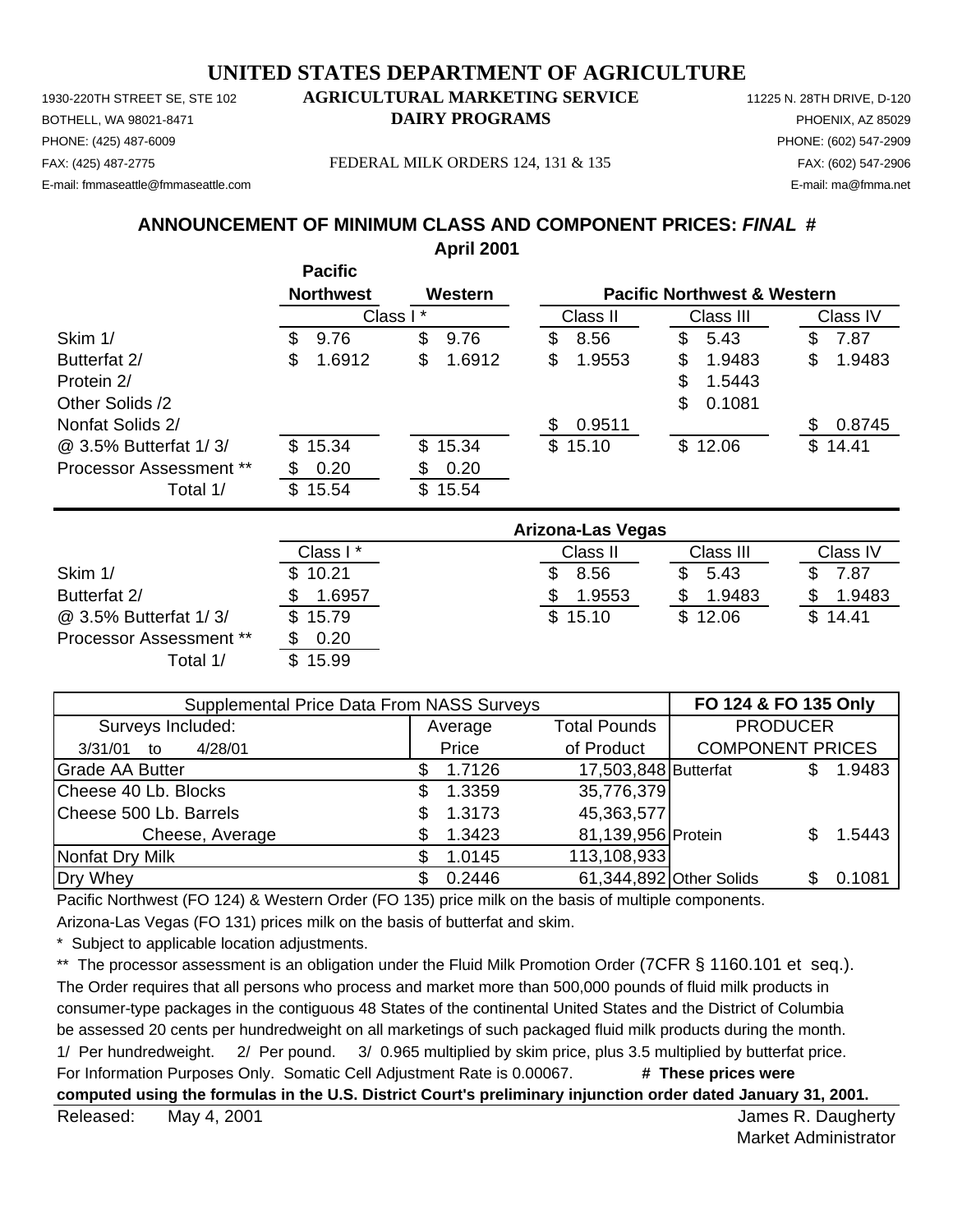PHONE: (425) 487-6009 PHONE: (602) 547-2909 E-mail: fmmaseattle@fmmaseattle.com E-mail: ma@fmma.net

# 1930-220TH STREET SE, STE 102 **AGRICULTURAL MARKETING SERVICE** 11225 N. 28TH DRIVE, D-120 BOTHELL, WA 98021-8471 **DAIRY PROGRAMS** PHOENIX, AZ 85029

FAX: (425) 487-2775 FEDERAL MILK ORDERS 124, 131 & 135 FAX: (602) 547-2906

## Regional Milk Production Costs, March 2001 and April 2001 1/ Dollars Per Hundredweight

| Region                 | <b>Total Cash Expenses</b> |             |         | <b>Total Economic Costs</b> |  |  |  |
|------------------------|----------------------------|-------------|---------|-----------------------------|--|--|--|
|                        | Mar. 2/                    | Apr.        | Mar. 2/ | <u>Apr.</u>                 |  |  |  |
| Northeast              | \$15.01                    | \$14.94     | \$19.95 | \$19.92                     |  |  |  |
| Southeast              | \$14.67                    | \$14.61     | \$18.35 | \$18.32                     |  |  |  |
| <b>Upper Midwest</b>   | \$13.72                    | \$13.66     | \$18.36 | \$18.36                     |  |  |  |
| Corn Belt              | \$14.59                    | \$14.54     | \$20.46 | \$20.45                     |  |  |  |
| <b>Southern Plains</b> | \$12.87                    | \$12.82     | \$16.18 | \$16.16                     |  |  |  |
| Pacific                | 9.65<br>\$.                | 9.62<br>\$. | \$11.31 | \$11.31                     |  |  |  |

1/ The reporting of this data was necessitated by the requirement in the Agricultural Appropriations Bill to include milk cost of production (COP) data on the BFP announcement. Regions are defined as: Northeast -- New York, Pennsylvania, and Vermont; Southeast -- Florida and Georgia; Upper Midwest -- Michigan, Minnesota, and Wisconsin; Corn Belt -- Iowa, Missouri, and Ohio; Southern Plains -- Texas; Pacific -- Arizona, California, and Washington. 2/ Revised from March 30, 2001, announcement due to changes in milk production, producer price indexes, corn market price, and economic indicators for the U.S. economy. Source: United States Department of Agriculture, Economic Research Service. For further information, contact Sara Short, 202-694-5588.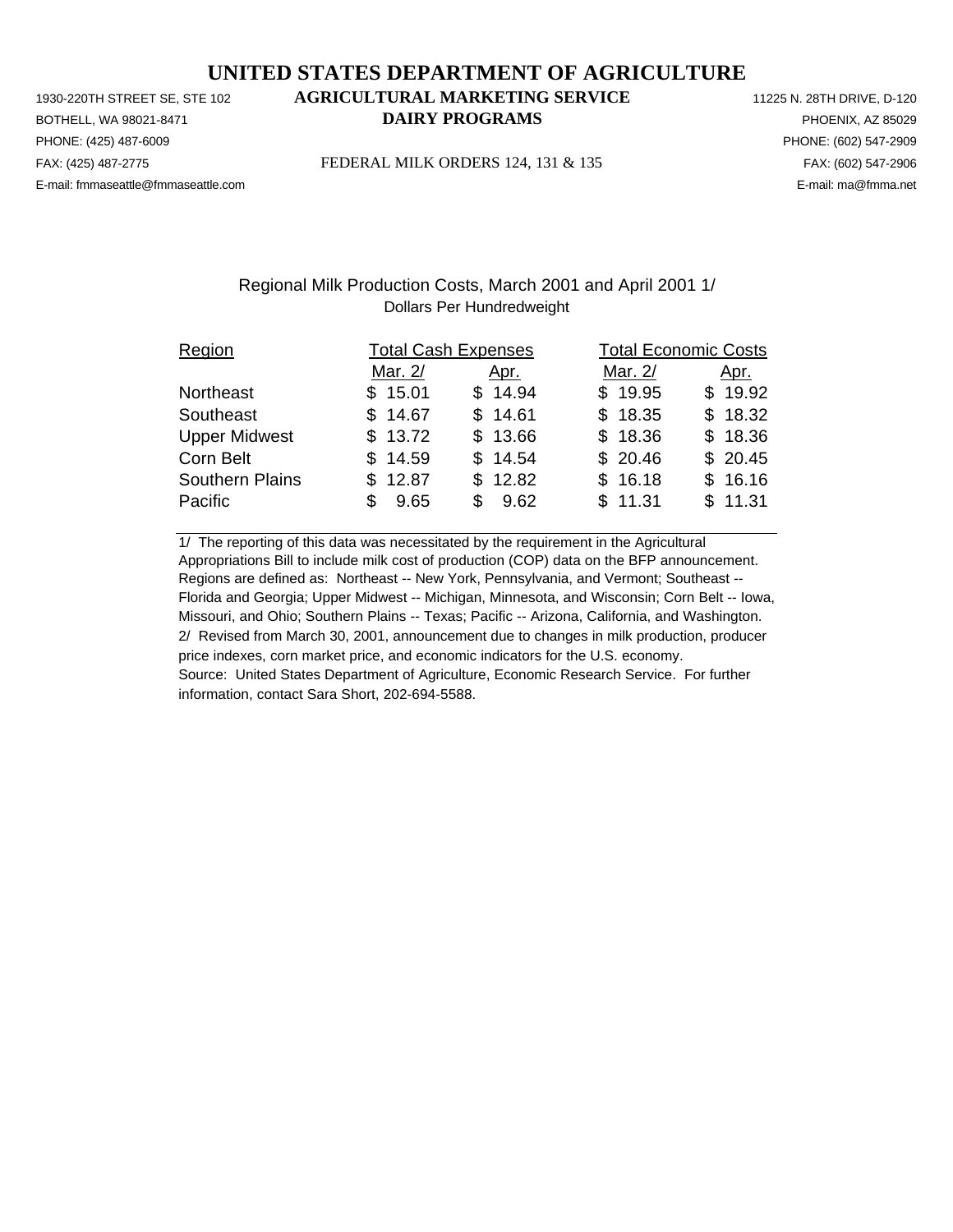1930-220TH STREET SE, STE 102 **AGRICULTURAL MARKETING SERVICE** 11225 N. 28TH DRIVE, D-120 PHONE: (425) 487-6009 PHONE: (602) 547-2909 E-mail: fmmaseattle@fmmaseattle.com E-mail: ma@fmma.net

# BOTHELL, WA 98021-8471 **DAIRY PROGRAMS** PHOENIX, AZ 85029

FAX: (425) 487-2775 FEDERAL MILK ORDERS 124, 131 & 135 FAX: (602) 547-2906

# **ANNOUNCEMENT OF MINIMUM CLASS AND COMPONENT PRICES:** *FINAL* **#**

**May 2001**

|                         |     | <b>Pacific</b>   |          |         |     |          |    |                                        |     |          |
|-------------------------|-----|------------------|----------|---------|-----|----------|----|----------------------------------------|-----|----------|
|                         |     | <b>Northwest</b> |          | Western |     |          |    | <b>Pacific Northwest &amp; Western</b> |     |          |
|                         |     |                  | Class I* |         |     | Class II |    | Class III                              |     | Class IV |
| Skim 1/                 | \$. | 9.78             | \$       | 9.78    | \$  | 8.58     | S  | 6.65                                   | S   | 7.90     |
| Butterfat 2/            | \$  | 1.9077           | \$       | 1.9077  | \$  | 2.1261   | S  | 2.1191                                 | \$  | 2.1191   |
| Protein 2/              |     |                  |          |         |     |          | \$ | 1.9108                                 |     |          |
| Other Solids /2         |     |                  |          |         |     |          | \$ | 0.1229                                 |     |          |
| Nonfat Solids 2/        |     |                  |          |         | \$. | 0.9533   |    |                                        | \$. | 0.8780   |
| @ 3.5% Butterfat 1/3/   | \$  | 16.11            | \$.      | 16.11   |     | \$15.72  |    | \$13.83                                |     | \$15.04  |
| Processor Assessment ** |     | 0.20             |          | 0.20    |     |          |    |                                        |     |          |
| Total 1/                | \$. | 16.31            |          | \$16.31 |     |          |    |                                        |     |          |

|                                | Arizona-Las Vegas |          |           |          |  |  |  |
|--------------------------------|-------------------|----------|-----------|----------|--|--|--|
|                                | Class I*          | Class II | Class III | Class IV |  |  |  |
| Skim 1/                        | \$10.23           | 8.58     | 6.65      | 7.90     |  |  |  |
| Butterfat 2/                   | 1.9122            | 2.1261   | 2.1191    | 2.1191   |  |  |  |
| @ 3.5% Butterfat 1/3/          | \$16.56           | \$15.72  | \$13.83   | \$15.04  |  |  |  |
| <b>Processor Assessment **</b> | 0.20              |          |           |          |  |  |  |
| Total 1/                       | \$16.76           |          |           |          |  |  |  |

| Supplemental Price Data From NASS Surveys | FO 124 & FO 135 Only |                                |                         |                         |     |        |
|-------------------------------------------|----------------------|--------------------------------|-------------------------|-------------------------|-----|--------|
| Surveys Included:                         |                      | <b>Total Pounds</b><br>Average |                         | <b>PRODUCER</b>         |     |        |
| 5/26/01<br>5/5/01<br>to                   |                      | Price<br>of Product            |                         | <b>COMPONENT PRICES</b> |     |        |
| <b>Grade AA Butter</b>                    |                      | 1.8527                         | 14,181,841 Butterfat    |                         | S.  | 2.1191 |
| Cheese 40 Lb. Blocks                      | S                    | 1.4885                         | 28,160,978              |                         |     |        |
| Cheese 500 Lb. Barrels                    |                      | 1.5036                         | 33,160,987              |                         |     |        |
| Cheese, Average                           | S                    | 1.5129                         | 61,321,965 Protein      |                         |     | 1.9108 |
| Nonfat Dry Milk                           |                      | 1.0180                         | 89,043,105              |                         |     |        |
| Dry Whey                                  |                      | 0.2590                         | 47,351,660 Other Solids |                         | SS. | 0.1229 |

Pacific Northwest (FO 124) & Western Order (FO 135) price milk on the basis of multiple components.

Arizona-Las Vegas (FO 131) prices milk on the basis of butterfat and skim.

Subject to applicable location adjustments.

\*\* The processor assessment is an obligation under the Fluid Milk Promotion Order (7CFR § 1160.101 et seq.). The Order requires that all persons who process and market more than 500,000 pounds of fluid milk products in consumer-type packages in the contiguous 48 States of the continental United States and the District of Columbia be assessed 20 cents per hundredweight on all marketings of such packaged fluid milk products during the month. 1/ Per hundredweight. 2/ Per pound. 3/ 0.965 multiplied by skim price, plus 3.5 multiplied by butterfat price. For Information Purposes Only. Somatic Cell Adjustment Rate is 0.00076. **# These prices were computed using the formulas in the U.S. District Court's preliminary injunction order dated January 31, 2001.**

Released: James R. Daugherty June 1, 2001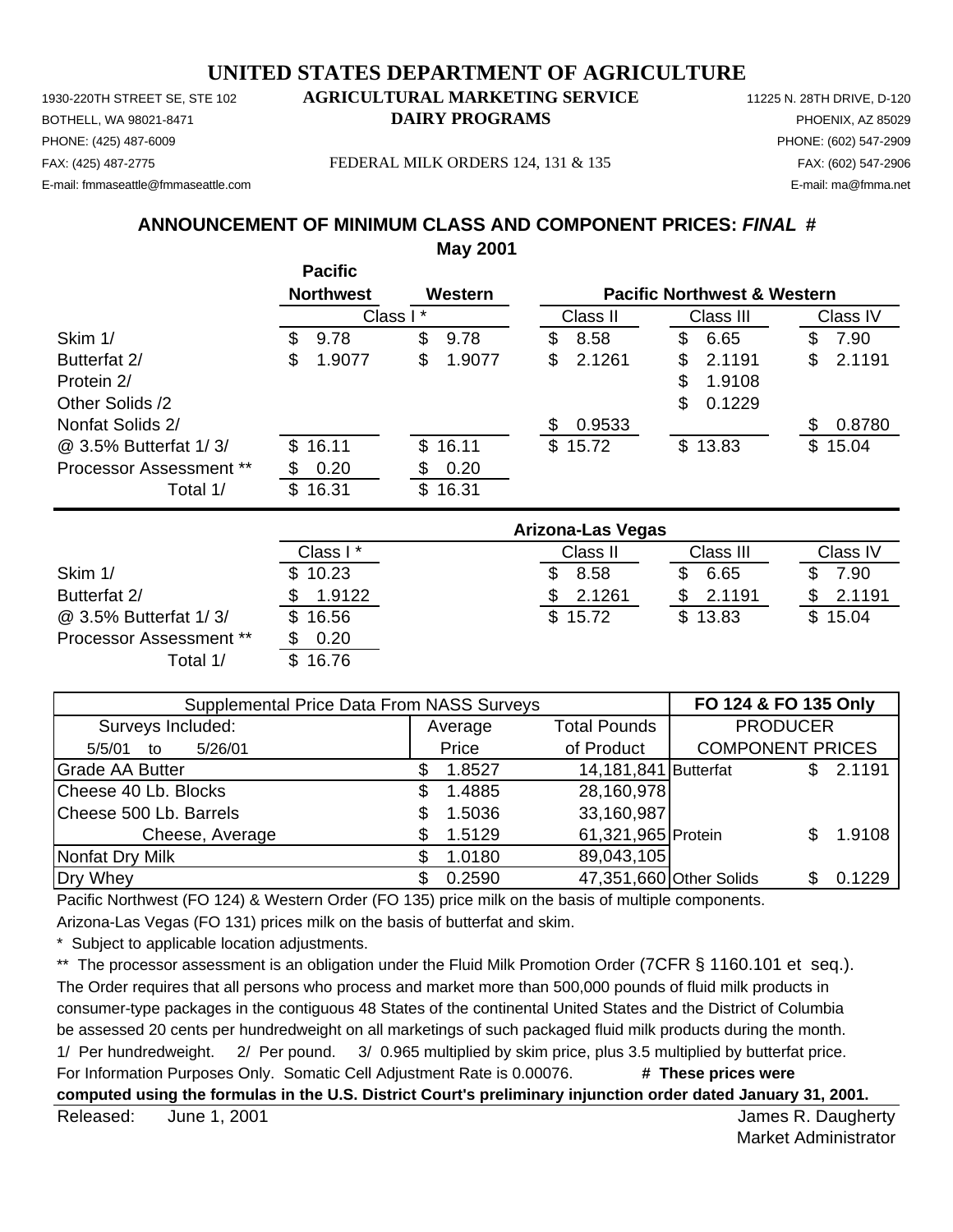PHONE: (425) 487-6009 PHONE: (602) 547-2909 E-mail: fmmaseattle@fmmaseattle.com E-mail: ma@fmma.net

# 1930-220TH STREET SE, STE 102 **AGRICULTURAL MARKETING SERVICE** 11225 N. 28TH DRIVE, D-120 BOTHELL, WA 98021-8471 **DAIRY PROGRAMS** PHOENIX, AZ 85029

FAX: (425) 487-2775 FEDERAL MILK ORDERS 124, 131 & 135 FAX: (602) 547-2906

## Regional Milk Production Costs, April 2001 and May 2001 1/ Dollars Per Hundredweight

| Region                 |            | <b>Total Cash Expenses</b> | <b>Total Economic Costs</b> |         |  |  |
|------------------------|------------|----------------------------|-----------------------------|---------|--|--|
|                        | Apr. 2/    | May.                       | Apr. 2/                     | May.    |  |  |
| Northeast              | \$15.35    | \$15.69                    | \$20.32                     | \$20.69 |  |  |
| Southeast              | \$14.98    | \$15.28                    | \$18.68                     | \$18.97 |  |  |
| <b>Upper Midwest</b>   | \$13.94    | \$14.13                    | \$18.61                     | \$18.85 |  |  |
| Corn Belt              | \$14.86    | \$15.12                    | \$20.77                     | \$21.05 |  |  |
| <b>Southern Plains</b> | \$13.14    | \$13.39                    | \$16.46                     | \$16.73 |  |  |
| Pacific                | 9.80<br>\$ | \$9.94                     | \$11.48                     | \$11.65 |  |  |

1/ The reporting of this data was necessitated by the requirement in the Agricultural Appropriations Bill to include milk cost of production (COP) data on the BFP announcement. Regions are defined as: Northeast -- New York, Pennsylvania, and Vermont; Southeast -- Florida and Georgia; Upper Midwest -- Michigan, Minnesota, and Wisconsin; Corn Belt -- Iowa, Missouri, and Ohio; Southern Plains -- Texas; Pacific -- Arizona, California, and Washington. 2/ Revised from May 4, 2001, announcement due to changes in milk production, producer price indexes, corn market price, and economic indicators for the U.S. economy. Source: United States Department of Agriculture, Economic Research Service. For further information, contact Sara Short, 202-694-5588.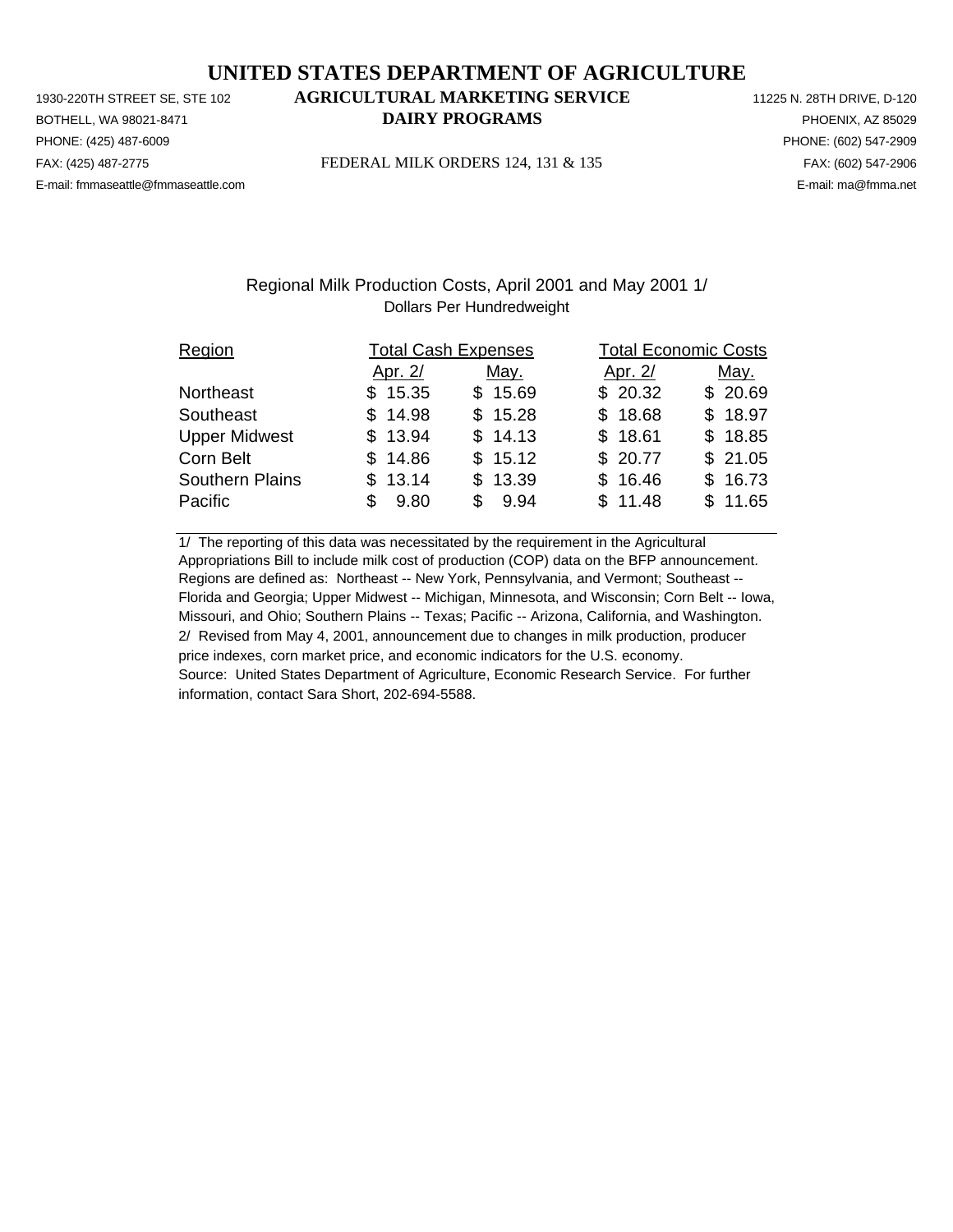1930-220TH STREET SE, STE 102 **AGRICULTURAL MARKETING SERVICE** 11225 N. 28TH Drive, D-120 PHONE: (425) 487-6009 PHONE: (602) 547-2909 E-mail: fmmaseattle@fmmaseattle.com E-mail: ma@fmma.net

# BOTHELL, WA 98021-8471 **DAIRY PROGRAMS** PHOENIX, AZ 85029

FAX: (425) 487-2775 FEDERAL MILK ORDERS 124, 131 & 135 FAX: (602) 547-2906

#### **ANNOUNCEMENT OF MINIMUM CLASS AND COMPONENT PRICES:** *FINAL #* **June 2001**

**Pacific Northwest Western** Class II Class III Class IV Skim 1/ \$ 9.80 \$ 9.80 \$ 8.60 \$ 7.55 \$ 7.87 Butterfat 2/ \$ 2.1223 \$ 2.1223 \$ 2.2159 \$ 2.2089 \$ 2.2089 Protein 2/ \$2.1670 Other Solids /2  $\qquad \qquad$  0.1409 Nonfat Solids 2/  $$ 0.9556$   $$ 0.8748$ @ 3.5% Butterfat 1/ 3/ \$ 16.89 \$ 16.89 \$ 16.05 \$ 15.02 \$ 15.33 Processor Assessment \*\* \$ 0.20 \$ 0.20 Total 1/ \$ 17.09 \$ 17.09 Class I \* Class II Class III Class III Class IV Skim 1/ \$ 10.25 \$ 8.60 \$ 7.55 \$ 7.87 Butterfat 2/ \$ 2.1268 \$ 2.2159 \$ 2.2089 \$ 2.2089 **Arizona-Las Vegas Pacific Northwest & Western** Class I \*

| Supplemental Price Data From NASS Surveys | FO 124 & FO 135 Only |                      |                         |              |
|-------------------------------------------|----------------------|----------------------|-------------------------|--------------|
| Surveys Included:                         | Average              | <b>Total Pounds</b>  | <b>PRODUCER</b>         |              |
| 6/23/01<br>6/2/01<br>to                   | Price                | of Product           | <b>COMPONENT PRICES</b> |              |
| <b>Grade AA Butter</b>                    | 1.9263               | 13,004,681 Butterfat |                         | 2.2089<br>S. |
| Cheese 40 Lb. Blocks                      | 1.6058<br>\$         | 30,224,796           |                         |              |
| Cheese 500 Lb. Barrels                    | 1.6035<br>S          | 37,352,300           |                         |              |
| Cheese, Average                           | 1.6211               | 67,577,096 Protein   |                         | 2.1670       |
| Nonfat Dry Milk                           | 1.0148               | 70,858,932           |                         |              |
| Dry Whey                                  | 0.2764               |                      | 42,679,987 Other Solids | 0.1409<br>S  |

@ 3.5% Butterfat 1/ 3/ \$ 17.34 \$ 16.05 \$ 15.02 \$ 15.33

Pacific Northwest (FO 124) & Western Order (FO 135) price milk on the basis of multiple components.

Arizona-Las Vegas (FO 131) prices milk on the basis of butterfat and skim.

Subject to applicable location adjustments.

Processor Assessment \*\* \$ 0.20

Total 1/ \$ 17.54

\*\* The processor assessment is an obligation under the Fluid Milk Promotion Order (7CFR § 1160.101 et seq.). The Order requires that all persons who process and market more than 500,000 pounds of fluid milk products in consumer-type packages in the contiguous 48 States of the continental United States and the District of Columbia be assessed 20 cents per hundredweight on all marketings of such packaged fluid milk products during the month. 1/ Per hundredweight. 2/ Per pound. 3/ 0.965 multiplied by skim price, plus 3.5 multiplied by butterfat price. For Information Purposes Only. Somatic Cell Adjustment Rate is 0.00081. **# These prices were computed using the formulas in the U.S. District Court's preliminary injuntion order dated January 31, 2001.** Released: James R. Daugherty June 29, 2001

Market Administrator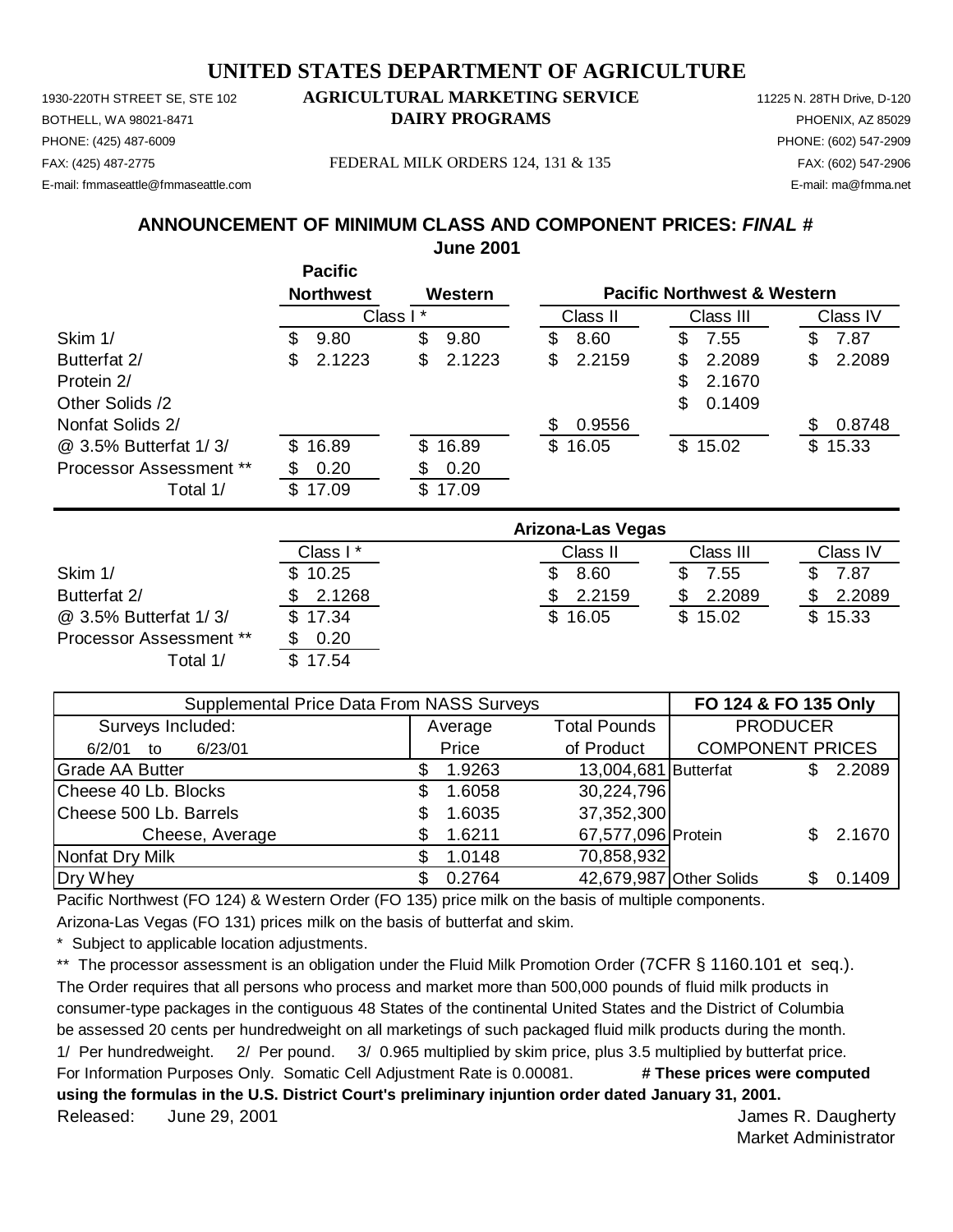PHONE: (425) 487-6009 PHONE: (602) 547-2909 E-mail: fmmaseattle@fmmaseattle.com E-mail: ma@fmma.net

# 1930-220TH STREET SE, STE 102 **AGRICULTURAL MARKETING SERVICE** 11225 N. 28TH Drive, D-120 BOTHELL, WA 98021-8471 **DAIRY PROGRAMS** PHOENIX, AZ 85029

FAX: (425) 487-2775 FEDERAL MILK ORDERS 124, 131 & 135 FAX: (602) 547-2906

### Regional Milk Production Costs, May 2001 and June 2001 1/ Dollars Per Hundredweight

| Region                 | <b>Total Cash Expenses</b> |         | <b>Total Economic Costs</b> |         |  |  |
|------------------------|----------------------------|---------|-----------------------------|---------|--|--|
|                        | May. 2/                    | Jun.    | May. 2/                     | Jun.    |  |  |
| Northeast              | \$15.56                    | \$15.91 | \$20.55                     | \$20.85 |  |  |
| Southeast              | \$15.18                    | \$15.48 | \$18.87                     | \$19.18 |  |  |
| <b>Upper Midwest</b>   | \$14.05                    | \$14.35 | \$18.76                     | \$18.99 |  |  |
| Corn Belt              | \$15.03                    | \$15.32 | \$20.95                     | \$21.21 |  |  |
| <b>Southern Plains</b> | \$13.31                    | \$13.57 | \$16.64                     | \$16.88 |  |  |
| Pacific                | 9.89<br>S                  | \$10.09 | \$11.59                     | \$11.74 |  |  |

1/ The reporting of this data was necessitated by the requirement in the Agricultural Appropriations Bill to include milk cost of production (COP) data on the BFP announcement. Regions are defined as: Northeast -- New York, Pennsylvania, and Vermont; Southeast -- Florida and Georgia; Upper Midwest -- Michigan, Minnesota, and Wisconsin; Corn Belt -- Iowa, Missouri, and Ohio; Southern Plains -- Texas; Pacific -- Arizona, California, and Washington. 2/ Revised from June 1, 2001, announcement due to changes in milk production, producer price indexes, corn market price, and economic indicators for the U.S. economy. Source: United States Department of Agriculture, Economic Research Service. For further information, contact Sara Short, 202-694-5588.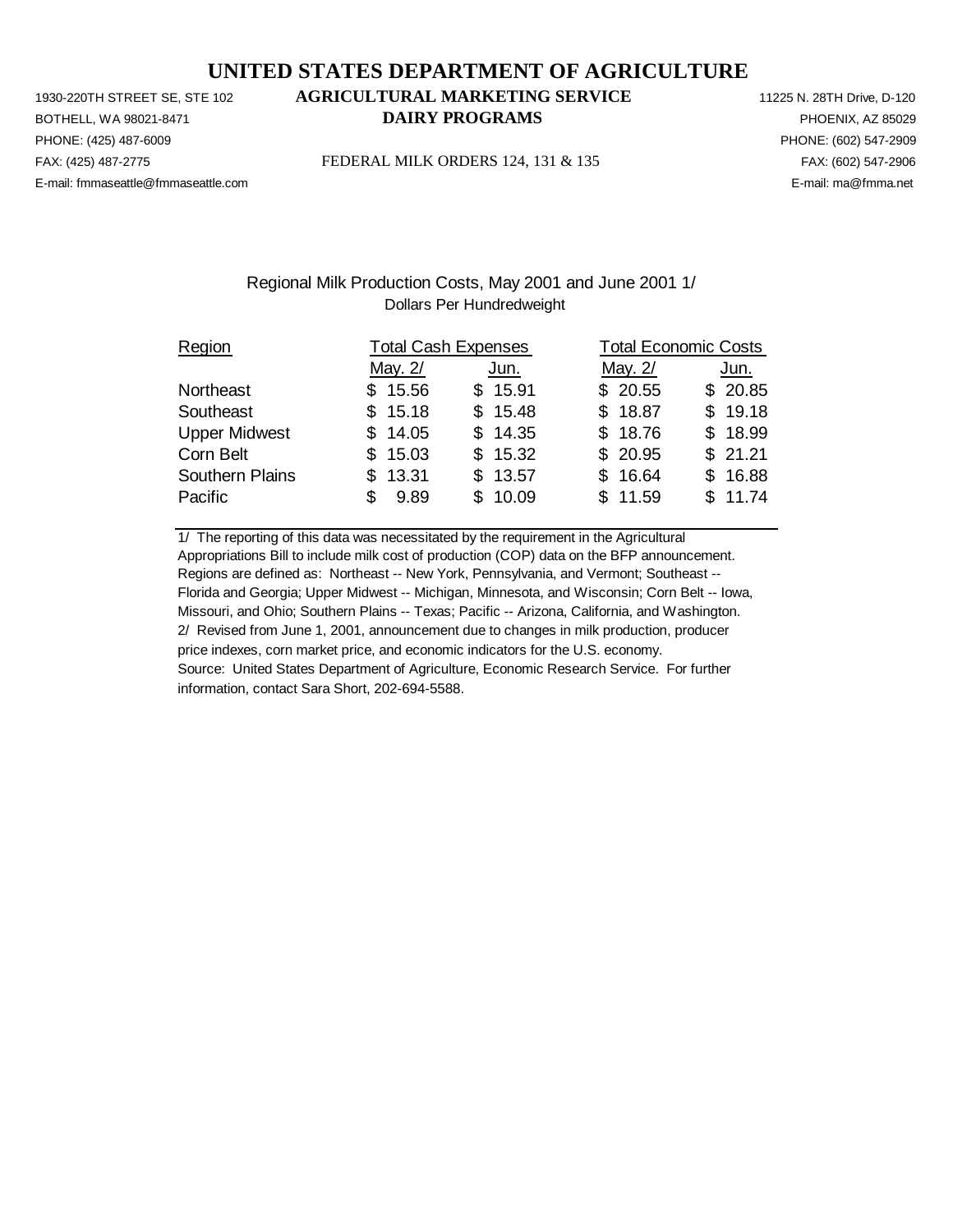1930-220TH STREET SE, STE 102 **AGRICULTURAL MARKETING SERVICE** 11225 N. 28TH DRIVE, D-120 PHONE: (425) 487-6009 PHONE: (602) 547-2909 E-mail: fmmaseattle@fmmaseattle.com E-mail: ma@fmma.net

# BOTHELL, WA 98021-8471 **DAIRY PROGRAMS** PHOENIX, AZ 85029

FAX: (425) 487-2775 FEDERAL MILK ORDERS 124, 131 & 135 FAX: (602) 547-2906

**ANNOUNCEMENT OF MINIMUM CLASS AND COMPONENT PRICES:** *FINAL* **#**

**July 2001**

|                         |     | <b>Pacific</b>   |          |         |     |          |    |                                        |    |          |
|-------------------------|-----|------------------|----------|---------|-----|----------|----|----------------------------------------|----|----------|
|                         |     | <b>Northwest</b> |          | Western |     |          |    | <b>Pacific Northwest &amp; Western</b> |    |          |
|                         |     |                  | Class I* |         |     | Class II |    | Class III                              |    | Class IV |
| Skim 1/                 | \$  | 9.78             | \$       | 9.78    | \$  | 8.58     | \$ | 8.08                                   | \$ | 7.41     |
| Butterfat 2/            | \$. | 2.2294           | \$       | 2.2294  | \$. | 2.1953   | S  | 2.1883                                 | S  | 2.1883   |
| Protein 2/              |     |                  |          |         |     |          | \$ | 2.3175                                 |    |          |
| Other Solids /2         |     |                  |          |         |     |          | \$ | 0.1510                                 |    |          |
| Nonfat Solids 2/        |     |                  |          |         | S   | 0.9533   |    |                                        |    | 0.8234   |
| @ 3.5% Butterfat 1/3/   |     | \$17.24          |          | \$17.24 |     | \$15.96  |    | \$15.46                                |    | \$14.81  |
| Processor Assessment ** |     | 0.20             | S        | 0.20    |     |          |    |                                        |    |          |
| Total 1/                | \$. | 17.44            | \$       | 17.44   |     |          |    |                                        |    |          |

|                                | Arizona-Las Vegas |          |           |          |  |  |
|--------------------------------|-------------------|----------|-----------|----------|--|--|
|                                | Class I*          | Class II | Class III | Class IV |  |  |
| Skim 1/                        | \$10.23           | 8.58     | 8.08      | 7.41     |  |  |
| Butterfat 2/                   | 2.2339            | 2.1953   | 2.1883    | 2.1883   |  |  |
| @ 3.5% Butterfat 1/3/          | \$17.69           | \$15.96  | \$15.46   | \$14.81  |  |  |
| <b>Processor Assessment **</b> | 0.20              |          |           |          |  |  |
| Total 1/                       | \$17.89           |          |           |          |  |  |

| <b>Supplemental Price Data From NASS Surveys</b> | FO 124 & FO 135 Only |                                |                      |                         |    |        |
|--------------------------------------------------|----------------------|--------------------------------|----------------------|-------------------------|----|--------|
| Surveys Included:                                |                      | <b>Total Pounds</b><br>Average |                      | <b>PRODUCER</b>         |    |        |
| 7/28/01<br>6/30/01<br>to                         |                      | Price                          | of Product           | <b>COMPONENT PRICES</b> |    |        |
| <b>Grade AA Butter</b>                           |                      | 1.9094                         | 13,915,842 Butterfat |                         | \$ | 2.1883 |
| Cheese 40 Lb. Blocks                             | \$.                  | 1.6551                         | 36,860,393           |                         |    |        |
| Cheese 500 Lb. Barrels                           |                      | 1.6293                         | 41,581,061           |                         |    |        |
| Cheese, Average                                  |                      | 1.6573                         | 78,441,454 Protein   |                         |    | 2.3175 |
| Nonfat Dry Milk                                  |                      | 0.9634                         | 112,527,295          |                         |    |        |
| Dry Whey                                         |                      | 0.2862                         |                      | 51,172,761 Other Solids | S. | 0.1510 |

Pacific Northwest (FO 124) & Western Order (FO 135) price milk on the basis of multiple components.

Arizona-Las Vegas (FO 131) prices milk on the basis of butterfat and skim.

Subject to applicable location adjustments.

\*\* The processor assessment is an obligation under the Fluid Milk Promotion Order (7CFR § 1160.101 et seq.). The Order requires that all persons who process and market more than 500,000 pounds of fluid milk products in consumer-type packages in the contiguous 48 States of the continental United States and the District of Columbia be assessed 20 cents per hundredweight on all marketings of such packaged fluid milk products during the month. 1/ Per hundredweight. 2/ Per pound. 3/ 0.965 multiplied by skim price, plus 3.5 multiplied by butterfat price. For Information Purposes Only. Somatic Cell Adjustment Rate is 0.00083. **# These prices were computed using the formulas in the U.S. District Court's preliminary injunction order dated January 31, 2001.**

Released: August 3, 2001 **August 2001** Network and Seleased: August 2, 2001 August 3, 2001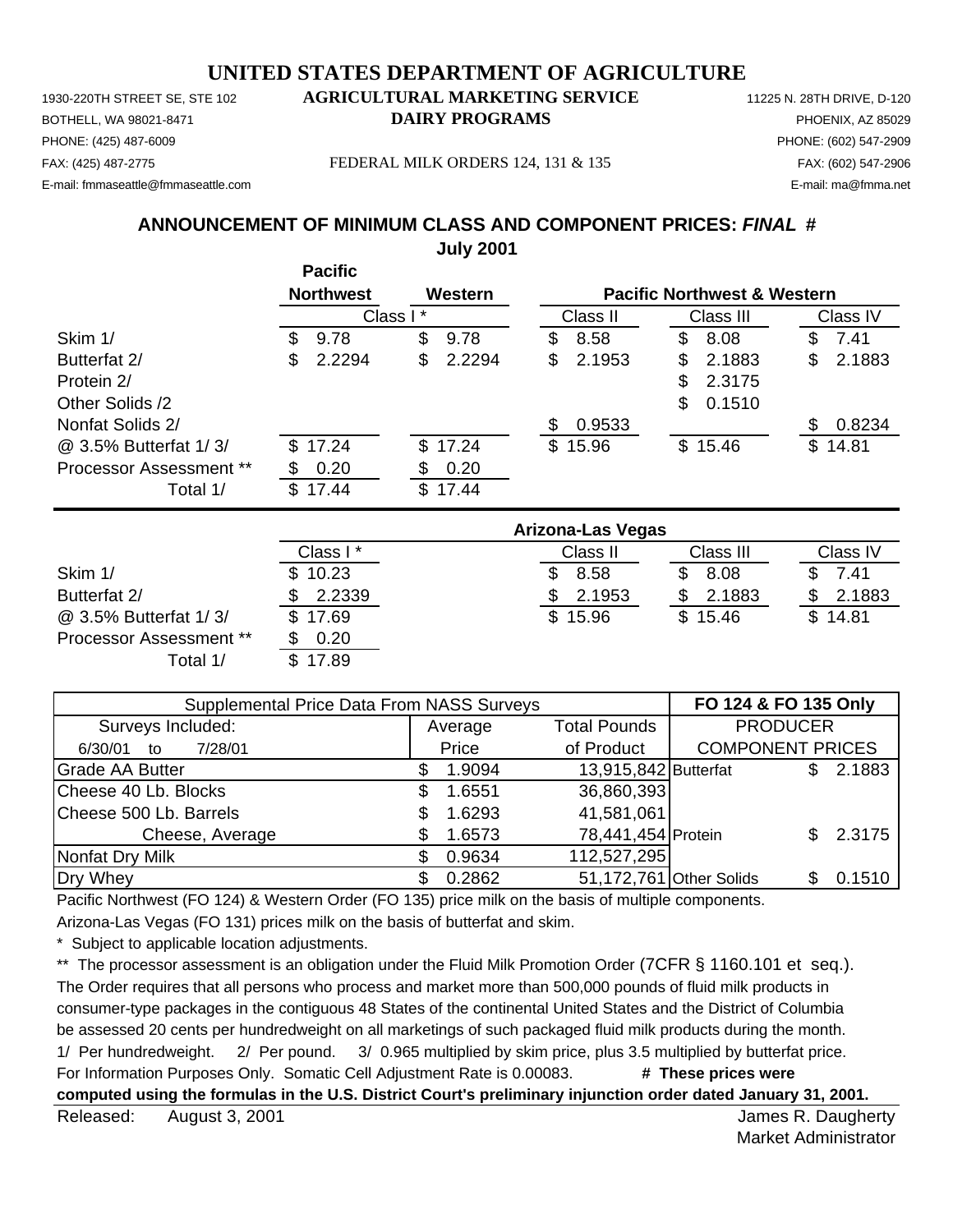PHONE: (425) 487-6009 PHONE: (602) 547-2909 E-mail: fmmaseattle@fmmaseattle.com E-mail: ma@fmma.net

# 1930-220TH STREET SE, STE 102 **AGRICULTURAL MARKETING SERVICE** 11225 N. 28TH DRIVE, D-120 BOTHELL, WA 98021-8471 **DAIRY PROGRAMS** PHOENIX, AZ 85029

FAX: (425) 487-2775 FEDERAL MILK ORDERS 124, 131 & 135 FAX: (602) 547-2906

## Regional Milk Production Costs, June 2001 and July 2001 1/ Dollars Per Hundredweight

| Region                 | <b>Total Cash Expenses</b> |         | <b>Total Economic Costs</b> |         |
|------------------------|----------------------------|---------|-----------------------------|---------|
|                        | Jun. 2/                    | Jul.    | Jun. 2/                     | Jul.    |
| Northeast              | \$15.42                    | \$15.24 | \$20.41                     | \$20.23 |
| Southeast              | \$15.10                    | \$14.96 | \$18.76                     | \$18.59 |
| <b>Upper Midwest</b>   | \$13.97                    | \$13.83 | \$18.67                     | \$18.54 |
| Corn Belt              | \$14.93                    | \$14.78 | \$20.85                     | \$20.71 |
| <b>Southern Plains</b> | \$13.24                    | \$13.12 | \$16.56                     | \$16.44 |
| Pacific                | 9.85<br>\$.                | \$9.78  | \$11.54                     | \$11.47 |

1/ The reporting of this data was necessitated by the requirement in the Agricultural Appropriations Bill to include milk cost of production (COP) data on the BFP announcement. Regions are defined as: Northeast -- New York, Pennsylvania, and Vermont; Southeast -- Florida and Georgia; Upper Midwest -- Michigan, Minnesota, and Wisconsin; Corn Belt -- Iowa, Missouri, and Ohio; Southern Plains -- Texas; Pacific -- Arizona, California, and Washington. 2/ Revised from June 29, 2001, announcement due to changes in milk production, producer price indexes, corn market price, and economic indicators for the U.S. economy. Source: United States Department of Agriculture, Economic Research Service. For further information, contact Sara Short, 202-694-5588.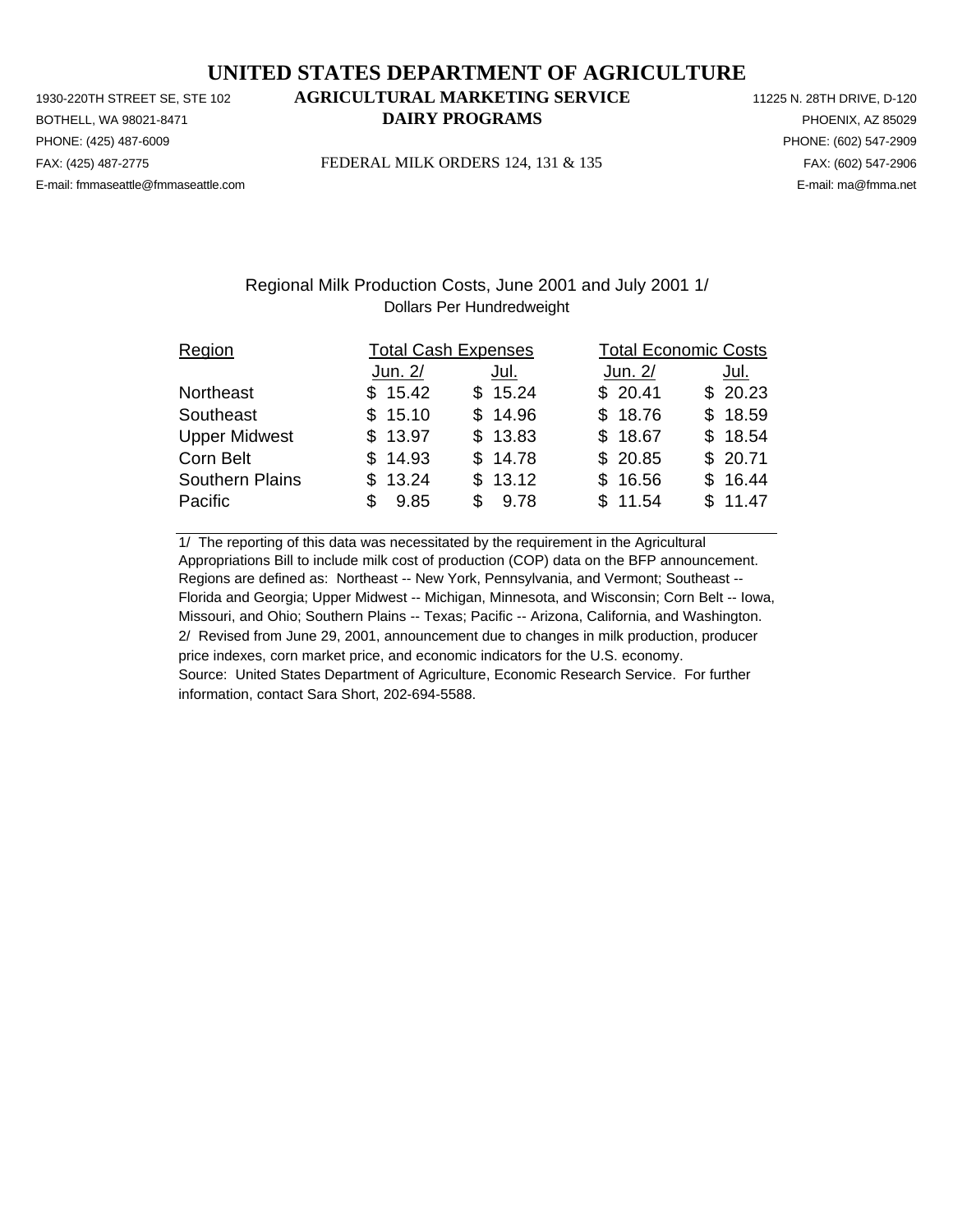PHONE: (425) 487-6009 PHONE: (602) 547-2909 E-mail: fmmaseattle@fmmaseattle.com E-mail: ma@fmma.net

# 1930-220TH STREET SE, STE 102 **AGRICULTURAL MARKETING SERVICE** 11225 N. 28TH DRIVE, D-120 BOTHELL, WA 98021-8471 **DAIRY PROGRAMS** PHOENIX, AZ 85029

FAX: (425) 487-2775 FEDERAL MILK ORDERS 124, 131 & 135 FAX: (602) 547-2906

# **ANNOUNCEMENT OF MINIMUM CLASS AND COMPONENT PRICES:** *FINAL* **#**

**August 2001**

|                                |     | <b>Pacific</b>   |          |         |    |          |    |                                        |    |          |
|--------------------------------|-----|------------------|----------|---------|----|----------|----|----------------------------------------|----|----------|
|                                |     | <b>Northwest</b> |          | Western |    |          |    | <b>Pacific Northwest &amp; Western</b> |    |          |
|                                |     |                  | Class I* |         |    | Class II |    | Class III                              |    | Class IV |
| Skim 1/                        | S.  | 9.80             | \$       | 9.80    | \$ | 8.20     | \$ | 7.78                                   | \$ | 7.27     |
| Butterfat 2/                   | \$. | 2.2402           | \$       | 2.2402  | S  | 2.3046   | S  | 2.2976                                 | \$ | 2.2976   |
| Protein 2/                     |     |                  |          |         |    |          | \$ | 2.2188                                 |    |          |
| Other Solids /2                |     |                  |          |         |    |          | \$ | 0.1535                                 |    |          |
| Nonfat Solids 2/               |     |                  |          |         | S  | 0.9111   |    |                                        | S  | 0.8073   |
| @ 3.5% Butterfat 1/3/          |     | \$17.30          |          | \$17.30 |    | \$15.98  |    | \$15.55                                |    | \$15.06  |
| <b>Processor Assessment **</b> |     | 0.20             | \$.      | 0.20    |    |          |    |                                        |    |          |
| Total 1/                       | SS. | 17.50            | S        | 17.50   |    |          |    |                                        |    |          |

|                                | Arizona-Las Vegas |          |           |          |  |  |
|--------------------------------|-------------------|----------|-----------|----------|--|--|
|                                | Class I*          | Class II | Class III | Class IV |  |  |
| Skim 1/                        | \$10.25           | 8.20     | 7.78      | 7.27     |  |  |
| Butterfat 2/                   | 2.2447            | 2.3046   | 2.2976    | 2.2976   |  |  |
| @ 3.5% Butterfat 1/3/          | \$17.75           | \$15.98  | \$15.55   | \$15.06  |  |  |
| <b>Processor Assessment **</b> | 0.20              |          |           |          |  |  |
| Total 1/                       | \$17.95           |          |           |          |  |  |

| Supplemental Price Data From NASS Surveys | FO 124 & FO 135 Only |         |                      |                         |     |        |
|-------------------------------------------|----------------------|---------|----------------------|-------------------------|-----|--------|
| Surveys Included:                         |                      | Average | <b>PRODUCER</b>      |                         |     |        |
| 8/25/01<br>8/4/01<br>to                   |                      | Price   | of Product           | <b>COMPONENT PRICES</b> |     |        |
| <b>Grade AA Butter</b>                    |                      | 1.9990  | 15,023,112 Butterfat |                         | \$. | 2.2976 |
| Cheese 40 Lb. Blocks                      | S                    | 1.6690  | 25,007,931           |                         |     |        |
| Cheese 500 Lb. Barrels                    |                      | 1.6395  | 33,251,948           |                         |     |        |
| Cheese, Average                           |                      | 1.6693  | 58,259,879 Protein   |                         |     | 2.2188 |
| Nonfat Dry Milk                           |                      | 0.9473  | 99,309,108           |                         |     |        |
| Dry Whey                                  |                      | 0.2886  |                      | 42,702,359 Other Solids |     | 0.1535 |

Pacific Northwest (FO 124) & Western Order (FO 135) price milk on the basis of multiple components.

Arizona-Las Vegas (FO 131) prices milk on the basis of butterfat and skim.

Subject to applicable location adjustments.

\*\* The processor assessment is an obligation under the Fluid Milk Promotion Order (7CFR § 1160.101 et seq.). The Order requires that all persons who process and market more than 500,000 pounds of fluid milk products in consumer-type packages in the contiguous 48 States of the continental United States and the District of Columbia be assessed 20 cents per hundredweight on all marketings of such packaged fluid milk products during the month. 1/ Per hundredweight. 2/ Per pound. 3/ 0.965 multiplied by skim price, plus 3.5 multiplied by butterfat price. For Information Purposes Only. Somatic Cell Adjustment Rate is 0.00083. **# These prices were computed using the formulas in the U.S. District Court's preliminary injunction order dated January 31, 2001.**

Released: August 31, 2001 **August 2001 Released: August 2001** August 31, 2001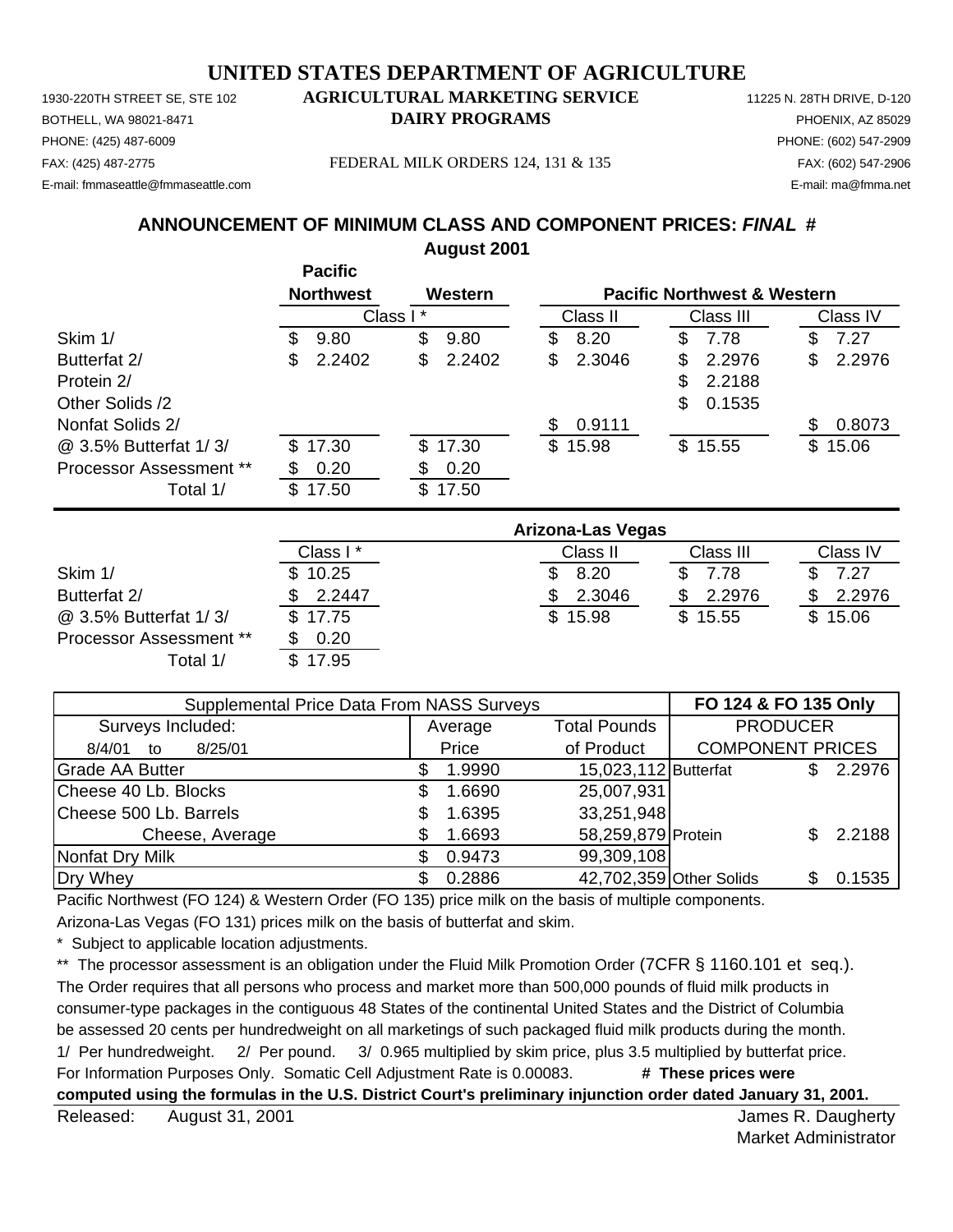PHONE: (425) 487-6009 PHONE: (602) 547-2909 E-mail: fmmaseattle@fmmaseattle.com E-mail: ma@fmma.net

# 1930-220TH STREET SE, STE 102 **AGRICULTURAL MARKETING SERVICE** 11225 N. 28TH DRIVE, D-120 BOTHELL, WA 98021-8471 **DAIRY PROGRAMS** PHOENIX, AZ 85029

FAX: (425) 487-2775 FEDERAL MILK ORDERS 124, 131 & 135 FAX: (602) 547-2906

## Regional Milk Production Costs, July 2001 and August 2001 1/ Dollars Per Hundredweight

| Region                 |             | <b>Total Cash Expenses</b> | <b>Total Economic Costs</b> |         |
|------------------------|-------------|----------------------------|-----------------------------|---------|
|                        | Jul. 2/     | <u>Aug.</u>                | Jul. 2/                     | Aug.    |
| Northeast              | \$14.97     | \$14.55                    | \$19.95                     | \$19.54 |
| Southeast              | \$14.71     | \$14.36                    | \$18.37                     | \$17.99 |
| <b>Upper Midwest</b>   | \$13.69     | \$13.40                    | \$18.39                     | \$18.11 |
| Corn Belt              | \$14.59     | \$14.26                    | \$20.50                     | \$20.18 |
| <b>Southern Plains</b> | \$12.93     | \$12.64                    | \$16.25                     | \$15.95 |
| Pacific                | 9.67<br>\$. | \$9.48                     | \$11.35                     | \$11.17 |

1/ The reporting of this data was necessitated by the requirement in the Agricultural Appropriations Bill to include milk cost of production (COP) data on the BFP announcement. Regions are defined as: Northeast -- New York, Pennsylvania, and Vermont; Southeast -- Florida and Georgia; Upper Midwest -- Michigan, Minnesota, and Wisconsin; Corn Belt -- Iowa, Missouri, and Ohio; Southern Plains -- Texas; Pacific -- Arizona, California, and Washington. 2/ Revised from August 3, 2001, announcement due to changes in milk production, producer price indexes, corn market price, and economic indicators for the U.S. economy. Source: United States Department of Agriculture, Economic Research Service. For further information, contact Sara Short, 202-694-5588.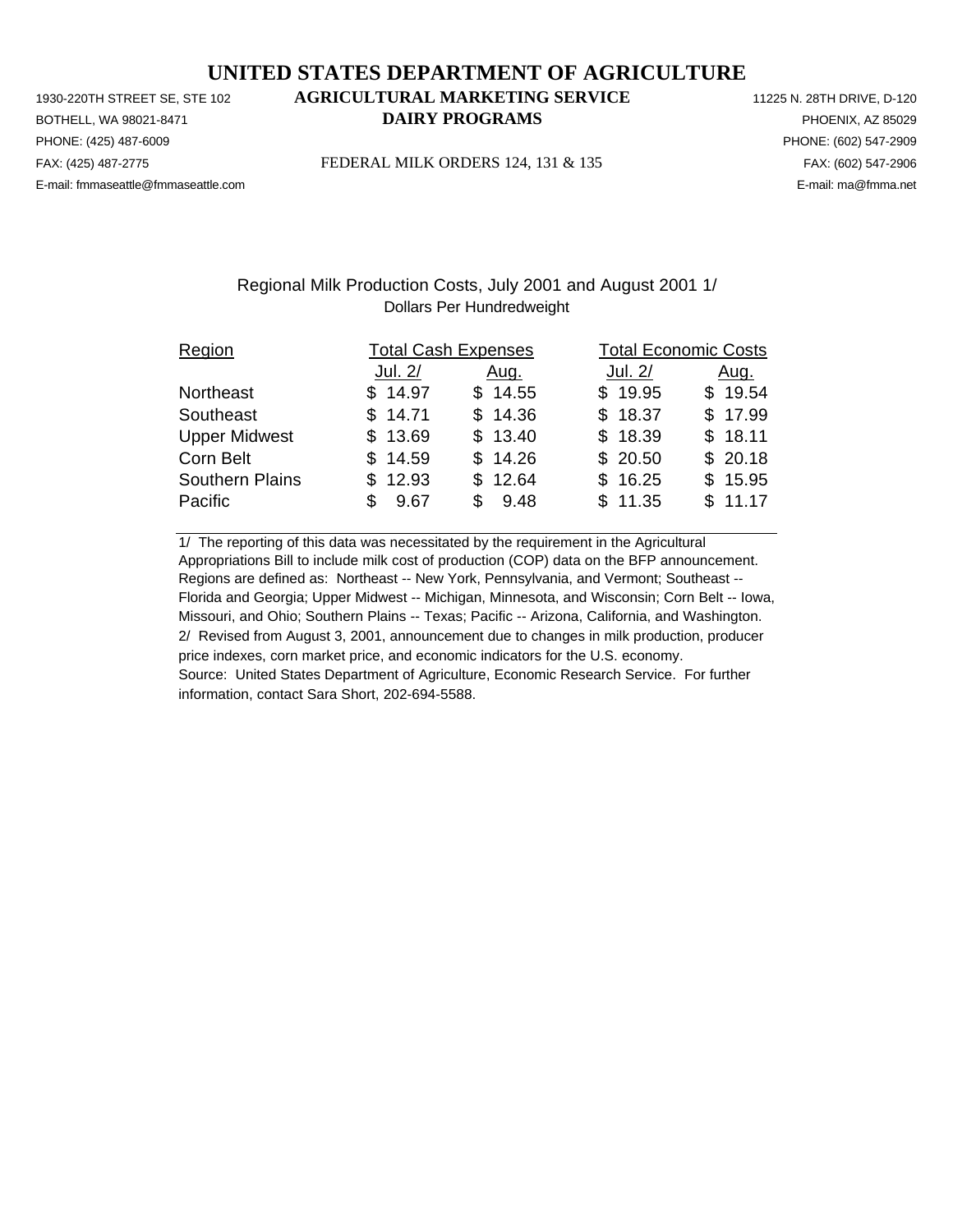1930-220TH STREET SE, STE 102 **AGRICULTURAL MARKETING SERVICE** 11225 N. 28TH DRIVE, D-120 PHONE: (425) 487-6009 PHONE: (602) 547-2909 E-mail: fmmaseattle@fmmaseattle.com E-mail: ma@fmma.net

# BOTHELL, WA 98021-8471 **DAIRY PROGRAMS** PHOENIX, AZ 85029

FAX: (425) 487-2775 FEDERAL MILK ORDERS 124, 131 & 135 FAX: (602) 547-2906

**ANNOUNCEMENT OF MINIMUM CLASS AND COMPONENT PRICES:** *FINAL* **#**

**September 2001**

|                         |     | <b>Pacific</b>   |              |   |          |    |                                        |    |          |
|-------------------------|-----|------------------|--------------|---|----------|----|----------------------------------------|----|----------|
|                         |     | <b>Northwest</b> | Western      |   |          |    | <b>Pacific Northwest &amp; Western</b> |    |          |
|                         |     | Class I*         |              |   | Class II |    | Class III                              |    | Class IV |
| Skim 1/                 | S.  | 9.89             | \$<br>9.89   | S | 7.94     | S  | 7.61                                   | S  | 7.29     |
| Butterfat 2/            | \$  | 2.2622           | \$<br>2.2622 | S | 2.4519   | \$ | 2.4449                                 | \$ | 2.4449   |
| Protein 2/              |     |                  |              |   |          | \$ | 2.1647                                 |    |          |
| Other Solids /2         |     |                  |              |   |          | \$ | 0.1520                                 |    |          |
| Nonfat Solids 2/        |     |                  |              | S | 0.8822   |    |                                        | S  | 0.8097   |
| @ 3.5% Butterfat 1/3/   |     | \$17.46          | \$17.46      |   | \$16.24  |    | \$15.90                                |    | \$15.59  |
| Processor Assessment ** |     | 0.20             | \$<br>0.20   |   |          |    |                                        |    |          |
| Total 1/                | \$. | 17.66            | \$<br>17.66  |   |          |    |                                        |    |          |

|                                | Arizona-Las Vegas |          |           |          |  |  |
|--------------------------------|-------------------|----------|-----------|----------|--|--|
|                                | Class I*          | Class II | Class III | Class IV |  |  |
| Skim 1/                        | \$10.34           | 7.94     | 7.61      | 7.29     |  |  |
| Butterfat 2/                   | 2.2667            | 2.4519   | 2.4449    | 2.4449   |  |  |
| @ 3.5% Butterfat 1/3/          | \$17.91           | \$16.24  | \$15.90   | \$15.59  |  |  |
| <b>Processor Assessment **</b> | 0.20              |          |           |          |  |  |
| Total 1/                       | \$18.11           |          |           |          |  |  |

| Supplemental Price Data From NASS Surveys | FO 124 & FO 135 Only           |        |                         |                            |    |        |
|-------------------------------------------|--------------------------------|--------|-------------------------|----------------------------|----|--------|
| Surveys Included:                         | <b>Total Pounds</b><br>Average |        | <b>PRODUCER</b>         |                            |    |        |
| 9/29/01<br>9/1/01<br>to                   |                                | Price  | of Product              | <b>COMPONENT PRICES 2/</b> |    |        |
| <b>Grade AA Butter</b>                    | S.                             | 2.1198 | 20,369,106 Butterfat    |                            |    | 2.4449 |
| Cheese 40 Lb. Blocks                      | S                              | 1.7107 | 34,822,627              |                            |    |        |
| Cheese 500 Lb. Barrels                    |                                | 1.6768 | 43,227,910              |                            |    |        |
| Cheese, Average                           |                                | 1.7085 | 78,050,537 Protein      |                            |    | 2.1647 |
| Nonfat Dry Milk                           |                                | 0.9497 | 102,754,843             |                            |    |        |
| Dry Whey                                  |                                | 0.2871 | 49,157,457 Other Solids |                            | SS | 0.1520 |

Pacific Northwest (FO 124) & Western Order (FO 135) price milk on the basis of multiple components.

Arizona-Las Vegas (FO 131) prices milk on the basis of butterfat and skim.

Subject to applicable location adjustments.

\*\* The processor assessment is an obligation under the Fluid Milk Promotion Order (7CFR § 1160.101 et seq.). The Order requires that all persons who process and market more than 500,000 pounds of fluid milk products in consumer-type packages in the contiguous 48 States of the continental United States and the District of Columbia be assessed 20 cents per hundredweight on all marketings of such packaged fluid milk products during the month. 1/ Per hundredweight. 2/ Per pound. 3/ 0.965 multiplied by skim price, plus 3.5 multiplied by butterfat price. For Information Purposes Only. Somatic Cell Adjustment Rate is 0.00085. **# These prices were computed using the formulas in the U.S. District Court's preliminary injunction order dated January 31, 2001.**

Released: October 5, 2001 and the state of the state of the state of the state of the state of the state of the state of the state of the state of the state of the state of the state of the state of the state of the state October 5, 2001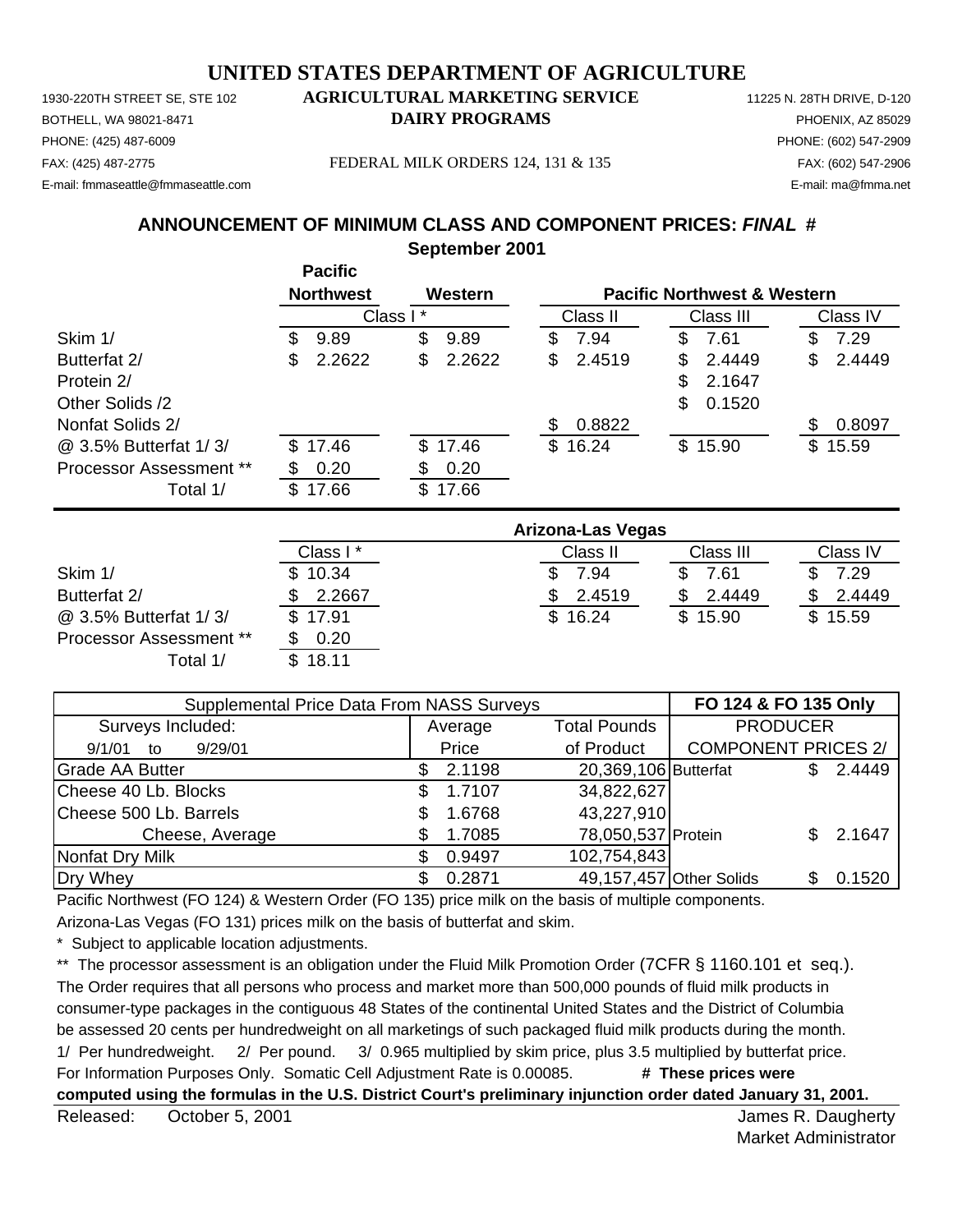PHONE: (425) 487-6009 PHONE: (602) 547-2909 E-mail: fmmaseattle@fmmaseattle.com E-mail: ma@fmma.net

# 1930-220TH STREET SE, STE 102 **AGRICULTURAL MARKETING SERVICE** 11225 N. 28TH DRIVE, D-120 BOTHELL, WA 98021-8471 **DAIRY PROGRAMS** PHOENIX, AZ 85029

FAX: (425) 487-2775 FEDERAL MILK ORDERS 124, 131 & 135 FAX: (602) 547-2906

## Regional Milk Production Costs, August 2001 and September 2001 1/ Dollars Per Hundredweight

| Region                 | <b>Total Cash Expenses</b> |         | <b>Total Economic Costs</b> |         |  |  |
|------------------------|----------------------------|---------|-----------------------------|---------|--|--|
|                        | Aug. 2/                    | Sep.    | Aug. 2/                     | Sep.    |  |  |
| Northeast              | \$15.13                    | \$15.24 | \$20.12                     | \$20.25 |  |  |
| Southeast              | \$14.88                    | \$14.99 | \$18.51                     | \$18.58 |  |  |
| <b>Upper Midwest</b>   | \$13.77                    | \$13.80 | \$18.49                     | \$18.55 |  |  |
| Corn Belt              | \$14.72                    | \$14.80 | \$20.65                     | \$20.74 |  |  |
| <b>Southern Plains</b> | \$13.08                    | \$13.18 | \$16.39                     | \$16.49 |  |  |
| Pacific                | 9.75                       | \$9.80  | \$11.44                     | \$11.51 |  |  |

1/ The reporting of this data was necessitated by the requirement in the Agricultural Appropriations Bill to include milk cost of production (COP) data on the BFP announcement. Regions are defined as: Northeast -- New York, Pennsylvania, and Vermont; Southeast -- Florida and Georgia; Upper Midwest -- Michigan, Minnesota, and Wisconsin; Corn Belt -- Iowa, Missouri, and Ohio; Southern Plains -- Texas; Pacific -- Arizona, California, and Washington. 2/ Revised from August 31, 2001, announcement due to changes in milk production, producer price indexes, corn market price, and economic indicators for the U.S. economy. Source: United States Department of Agriculture, Economic Research Service. For further information, contact Sara Short, 202-694-5588.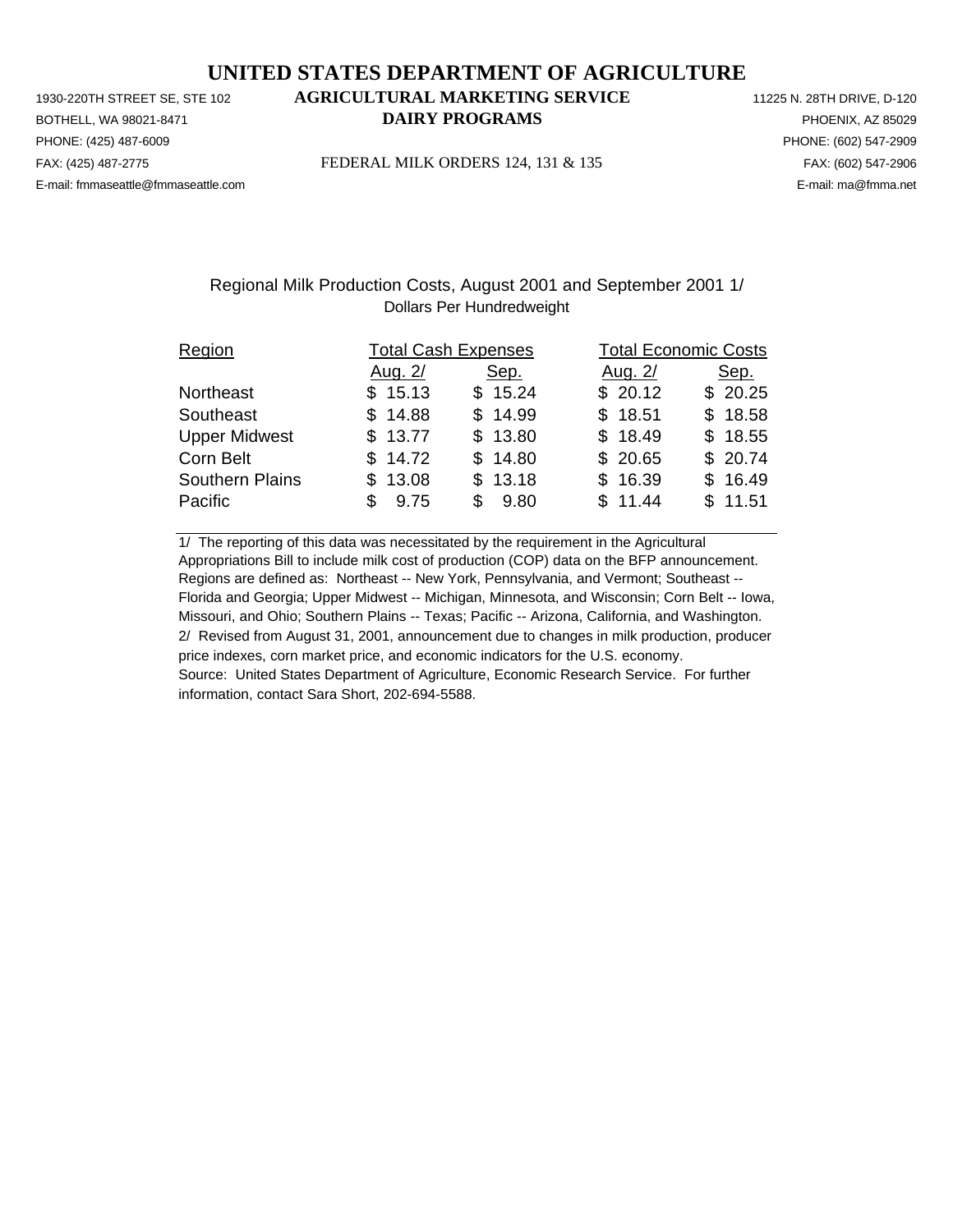1930-220TH STREET SE, STE 102 **AGRICULTURAL MARKETING SERVICE** 11225 N. 28TH DRIVE, D-120 PHONE: (425) 487-6009 PHONE: (602) 547-2909 E-mail: fmmaseattle@fmmaseattle.com E-mail: ma@fmma.net

# BOTHELL, WA 98021-8471 **DAIRY PROGRAMS** PHOENIX, AZ 85029

FAX: (425) 487-2775 FEDERAL MILK ORDERS 124, 131 & 135 FAX: (602) 547-2906

# **ANNOUNCEMENT OF MINIMUM CLASS AND COMPONENT PRICES:** *FINAL* **#**

**October 2001**

|                         |    | <b>Pacific</b>   |          |         |    |          |                                        |     |          |
|-------------------------|----|------------------|----------|---------|----|----------|----------------------------------------|-----|----------|
|                         |    | <b>Northwest</b> |          | Western |    |          | <b>Pacific Northwest &amp; Western</b> |     |          |
|                         |    |                  | Class I* |         |    | Class II | Class III                              |     | Class IV |
| Skim 1/                 | S. | 9.28             | \$       | 9.28    | \$ | 8.00     | \$<br>9.14                             | \$  | 7.24     |
| Butterfat 2/            | S  | 2.5350           | \$       | 2.5350  | \$ | 1.6596   | \$<br>1.6526                           | \$  | 1.6526   |
| Protein 2/              |    |                  |          |         |    |          | \$<br>2.6664                           |     |          |
| Other Solids /2         |    |                  |          |         |    |          | \$<br>0.1482                           |     |          |
| Nonfat Solids 2/        |    |                  |          |         | S  | 0.8889   |                                        | \$. | 0.8041   |
| @ 3.5% Butterfat 1/3/   | S. | 17.83            |          | \$17.83 |    | \$13.53  | \$14.60                                |     | \$12.77  |
| Processor Assessment ** |    | 0.20             | \$       | 0.20    |    |          |                                        |     |          |
| Total 1/                | \$ | 18.03            | S        | 18.03   |    |          |                                        |     |          |

|                         |          | <b>Arizona-Las Vegas</b> |             |          |
|-------------------------|----------|--------------------------|-------------|----------|
|                         | Class I* | Class II                 | Class III   | Class IV |
| Skim 1/                 | 9.73     | 8.00                     | 9.14<br>\$. | 7.24     |
| Butterfat 2/            | 2.5395   | 1.6596                   | 1.6526      | 1.6526   |
| @ 3.5% Butterfat 1/3/   | \$18.28  | \$13.53                  | \$14.60     | \$12.77  |
| Processor Assessment ** | 0.20     |                          |             |          |
| Total 1/                | \$18.48  |                          |             |          |

| Supplemental Price Data From NASS Surveys | FO 124 & FO 135 Only |         |                                        |                            |    |        |
|-------------------------------------------|----------------------|---------|----------------------------------------|----------------------------|----|--------|
| Surveys Included:                         |                      | Average | <b>PRODUCER</b><br><b>Total Pounds</b> |                            |    |        |
| 10/27/01<br>10/6/01<br>to                 |                      | Price   | of Product                             | <b>COMPONENT PRICES 2/</b> |    |        |
| <b>Grade AA Butter</b>                    |                      | 1.4701  | 15,978,630 Butterfat                   |                            |    | 1.6526 |
| Cheese 40 Lb. Blocks                      | S                    | 1.5744  | 28,146,598                             |                            |    |        |
| Cheese 500 Lb. Barrels                    |                      | 1.5178  | 38,231,602                             |                            |    |        |
| Cheese, Average                           |                      | 1.5591  | 66,378,200 Protein                     |                            |    | 2.6664 |
| Nonfat Dry Milk                           |                      | 0.9441  | 67,899,662                             |                            |    |        |
| Dry Whey                                  |                      | 0.2835  | 42,942,123 Other Solids                |                            | S. | 0.1482 |

Pacific Northwest (FO 124) & Western Order (FO 135) price milk on the basis of multiple components.

Arizona-Las Vegas (FO 131) prices milk on the basis of butterfat and skim.

Subject to applicable location adjustments.

\*\* The processor assessment is an obligation under the Fluid Milk Promotion Order (7CFR § 1160.101 et seq.). The Order requires that all persons who process and market more than 500,000 pounds of fluid milk products in consumer-type packages in the contiguous 48 States of the continental United States and the District of Columbia be assessed 20 cents per hundredweight on all marketings of such packaged fluid milk products during the month. 1/ Per hundredweight. 2/ Per pound. 3/ 0.965 multiplied by skim price, plus 3.5 multiplied by butterfat price. For Information Purposes Only. Somatic Cell Adjustment Rate is 0.00078. **# These prices were computed using the formulas in the U.S. District Court's preliminary injunction order dated January 31, 2001.**

Released: November 2, 2001 **Contract Contract Contract Contract Contract Contract Contract Contract Contract Contract Contract Contract Contract Contract Contract Contract Contract Contract Contract Contract Contract Contr** November 2, 2001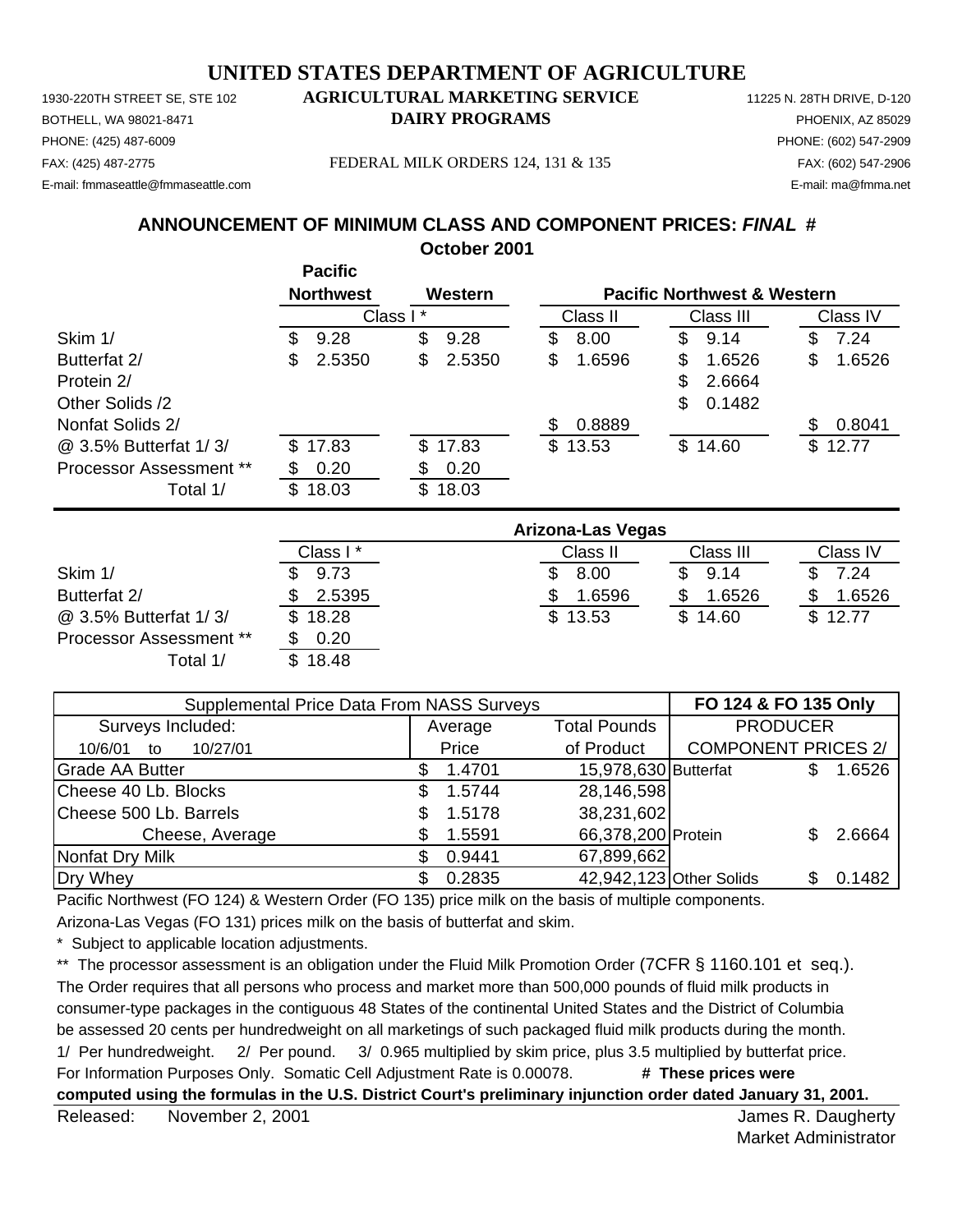PHONE: (425) 487-6009 PHONE: (602) 547-2909 E-mail: fmmaseattle@fmmaseattle.com E-mail: ma@fmma.net

# 1930-220TH STREET SE, STE 102 **AGRICULTURAL MARKETING SERVICE** 11225 N. 28TH DRIVE, D-120 BOTHELL, WA 98021-8471 **DAIRY PROGRAMS** PHOENIX, AZ 85029

FAX: (425) 487-2775 FEDERAL MILK ORDERS 124, 131 & 135 FAX: (602) 547-2906

## Regional Milk Production Costs, September 2001 and October 2001 1/ Dollars Per Hundredweight

| Region                 |             | <b>Total Cash Expenses</b> | <b>Total Economic Costs</b> |         |
|------------------------|-------------|----------------------------|-----------------------------|---------|
|                        | Sep. 2/     | Oct.                       | Sep. 2/                     | Oct.    |
| Northeast              | \$15.42     | \$15.66                    | \$20.36                     | \$20.61 |
| Southeast              | \$15.12     | \$15.36                    | \$18.88                     | \$19.11 |
| <b>Upper Midwest</b>   | \$14.04     | \$14.18                    | \$18.67                     | \$18.82 |
| Corn Belt              | \$14.95     | \$15.13                    | \$20.82                     | \$21.01 |
| <b>Southern Plains</b> | \$13.31     | \$13.50                    | \$16.64                     | \$16.83 |
| Pacific                | 9.94<br>\$. | \$10.05                    | \$11.60                     | \$11.71 |

1/ The reporting of this data was necessitated by the requirement in the Agricultural Appropriations Bill to include milk cost of production (COP) data on the BFP announcement. Regions are defined as: Northeast -- New York, Pennsylvania, and Vermont; Southeast -- Florida and Georgia; Upper Midwest -- Michigan, Minnesota, and Wisconsin; Corn Belt -- Iowa, Missouri, and Ohio; Southern Plains -- Texas; Pacific -- Arizona, California, and Washington. 2/ Revised from October 5, 2001, announcement due to changes in milk production, producer price indexes, corn market price, and economic indicators for the U.S. economy. Source: United States Department of Agriculture, Economic Research Service. For further information, contact Sara Short, 202-694-5588.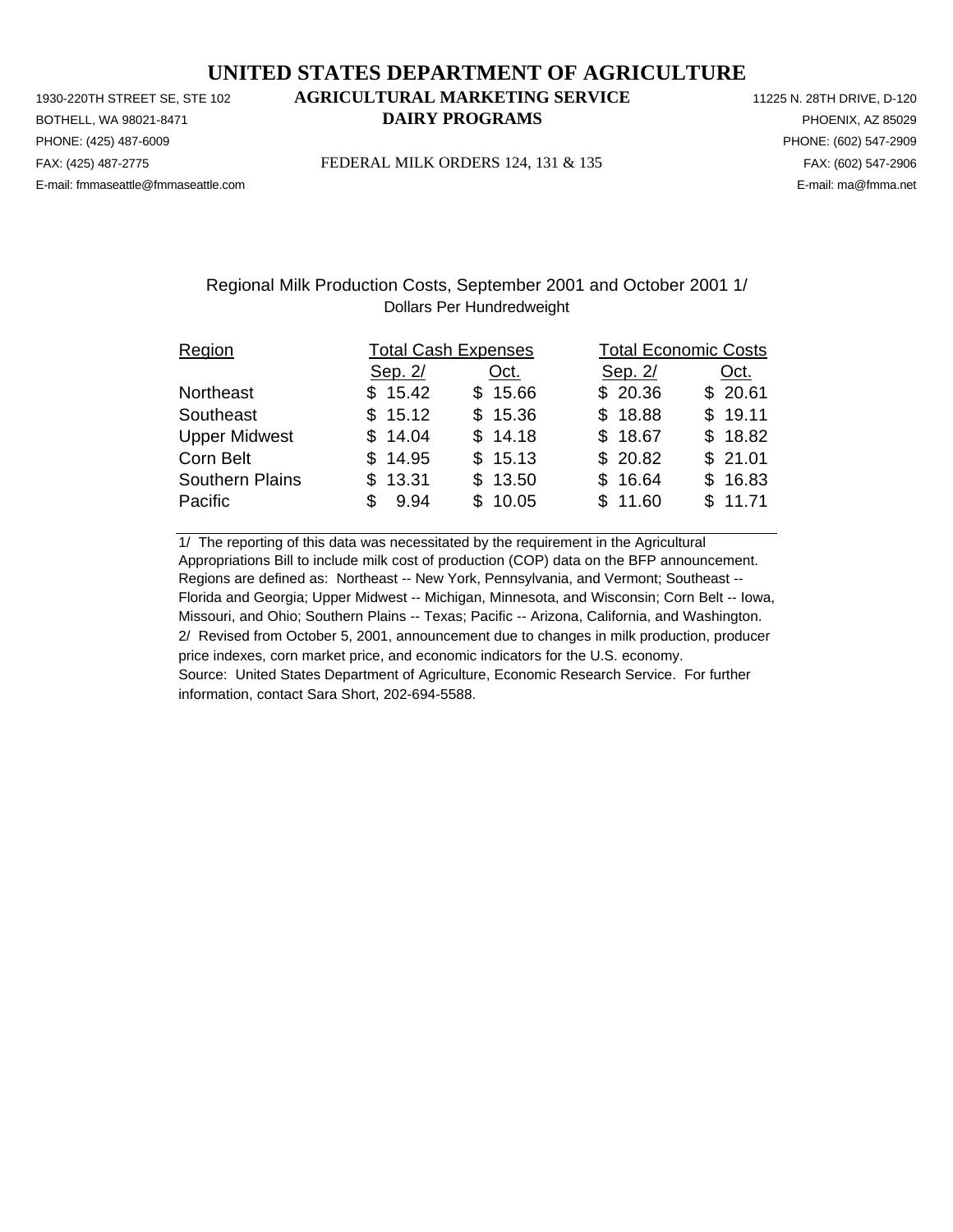1930-220TH STREET SE, STE 102 **AGRICULTURAL MARKETING SERVICE** 11225 N. 28TH DRIVE, D-120 BOTHELL, WA 98021-8471 **DAIRY PROGRAMS** PHOENIX, AZ 85029 E-mail: fmmaseattle@fmmaseattle.com E-mail: ma@fmma.net

# PHONE: (425) 487-6009 PHONE: (602) 547-2909

FAX: (425) 487-2775 FEDERAL MILK ORDERS 124, 131 & 135 FAX: (602) 547-2906

**ANNOUNCEMENT OF MINIMUM CLASS AND COMPONENT PRICES:** *FINAL* **#**

**November 2001**

|                         | <b>Pacific</b>   |              |              |                                        |               |
|-------------------------|------------------|--------------|--------------|----------------------------------------|---------------|
|                         | <b>Northwest</b> | Western      |              | <b>Pacific Northwest &amp; Western</b> |               |
|                         | Class I*         |              | Class II     | Class III                              | Class IV      |
| Skim 1/                 | 11.50<br>SS.     | \$<br>11.50  | 7.96<br>\$   | 6.46<br>\$                             | 7.15<br>S     |
| Butterfat 2/            | 1.8746<br>S      | \$<br>1.8746 | \$<br>1.4570 | \$<br>1.4500                           | 1.4500<br>\$  |
| Protein 2/              |                  |              |              | \$<br>1.8045                           |               |
| Other Solids /2         |                  |              |              | \$<br>0.1470                           |               |
| Nonfat Solids 2/        |                  |              | 0.8844<br>S  |                                        | 0.7949<br>\$. |
| @ 3.5% Butterfat 1/3/   | 17.66<br>S.      | \$17.66      | \$12.78      | \$11.31                                | \$11.97       |
| Processor Assessment ** | 0.20             | \$<br>0.20   |              |                                        |               |
| Total 1/                | 17.86<br>SS.     | 17.86<br>\$  |              |                                        |               |

|                                | Arizona-Las Vegas |          |           |          |  |  |
|--------------------------------|-------------------|----------|-----------|----------|--|--|
|                                | Class I*          | Class II | Class III | Class IV |  |  |
| Skim 1/                        | \$11.95           | .96      | 6.46      | 7.15     |  |  |
| Butterfat 2/                   | 1.8791            | 1.4570   | 1.4500    | 1.4500   |  |  |
| @ 3.5% Butterfat 1/3/          | \$18.11           | \$12.78  | \$11.31   | \$11.97  |  |  |
| <b>Processor Assessment **</b> | 0.20              |          |           |          |  |  |
| Total 1/                       | \$18.31           |          |           |          |  |  |

| Supplemental Price Data From NASS Surveys | FO 124 & FO 135 Only |         |                         |                         |    |        |
|-------------------------------------------|----------------------|---------|-------------------------|-------------------------|----|--------|
| Surveys Included:                         |                      | Average | <b>Total Pounds</b>     | <b>PRODUCER</b>         |    |        |
| 11/24/01<br>11/3/01<br>to                 |                      | Price   | of Product              | <b>COMPONENT PRICES</b> |    |        |
| <b>Grade AA Butter</b>                    |                      | 1.3040  | 20,452,712 Butterfat    |                         |    | 1.4500 |
| Cheese 40 Lb. Blocks                      | S                    | 1.2354  | 30,230,421              |                         |    |        |
| Cheese 500 Lb. Barrels                    |                      | 1.1995  | 36,523,561              |                         |    |        |
| Cheese, Average                           |                      | 1.2322  | 66,753,982 Protein      |                         |    | 1.8045 |
| Nonfat Dry Milk                           |                      | 0.9349  | 66,849,026              |                         |    |        |
| Dry Whey                                  |                      | 0.2823  | 40,383,091 Other Solids |                         | SS | 0.1470 |

Pacific Northwest (FO 124) & Western Order (FO 135) price milk on the basis of multiple components.

Arizona-Las Vegas (FO 131) prices milk on the basis of butterfat and skim.

Subject to applicable location adjustments.

\*\* The processor assessment is an obligation under the Fluid Milk Promotion Order (7CFR § 1160.101 et seq.). The Order requires that all persons who process and market more than 500,000 pounds of fluid milk products in consumer-type packages in the contiguous 48 States of the continental United States and the District of Columbia be assessed 20 cents per hundredweight on all marketings of such packaged fluid milk products during the month. 1/ Per hundredweight. 2/ Per pound. 3/ 0.965 multiplied by skim price, plus 3.5 multiplied by butterfat price. For Information Purposes Only. Somatic Cell Adjustment Rate is 0.00062. **# These prices were computed using the formulas in the U.S. District Court's preliminary injunction order dated January 31, 2001.**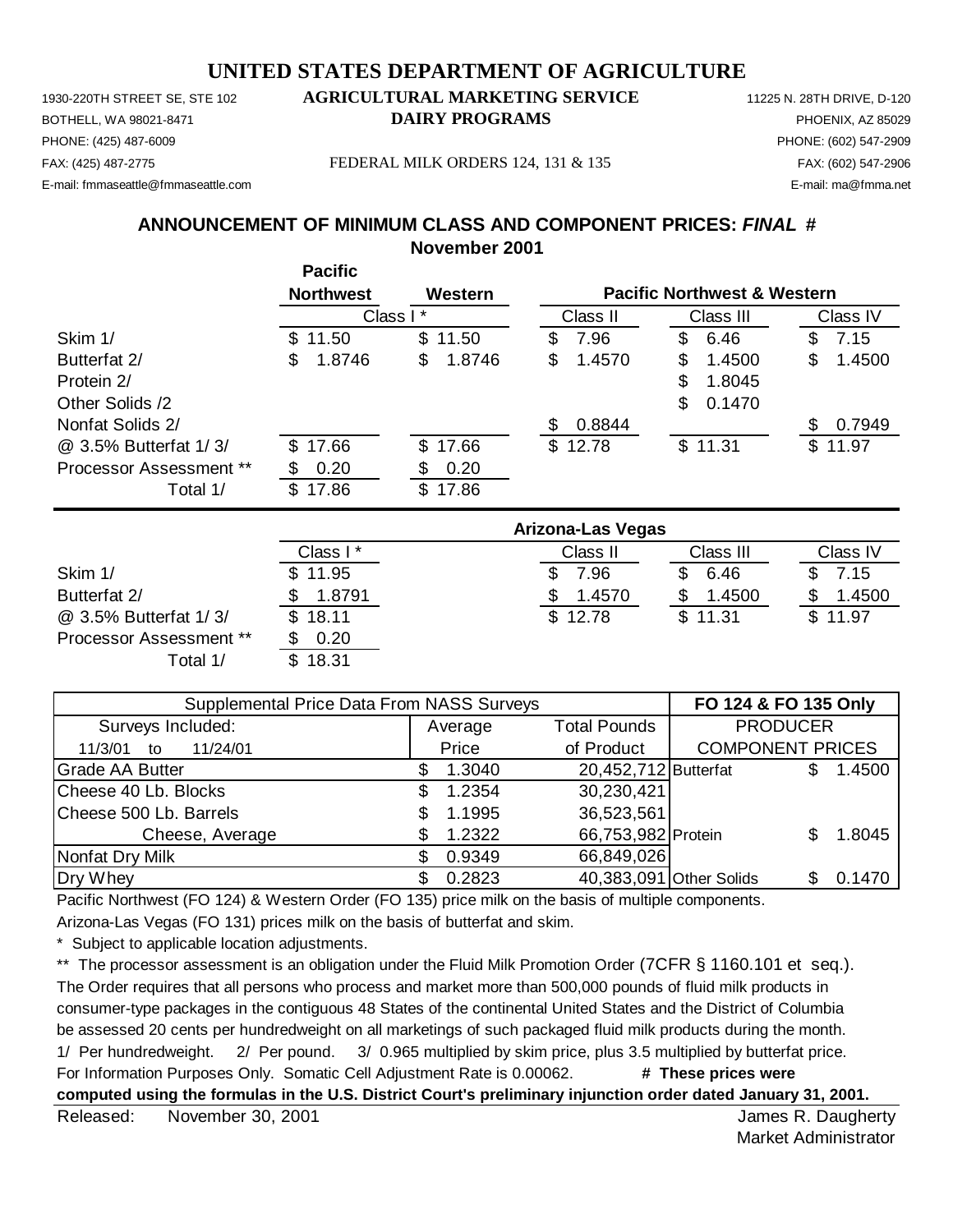PHONE: (425) 487-6009 PHONE: (602) 547-2909 E-mail: fmmaseattle@fmmaseattle.com E-mail: ma@fmma.net

# 1930-220TH STREET SE, STE 102 **AGRICULTURAL MARKETING SERVICE** 11225 N. 28TH DRIVE, D-120 BOTHELL, WA 98021-8471 **DAIRY PROGRAMS** PHOENIX, AZ 85029

FAX: (425) 487-2775 FEDERAL MILK ORDERS 124, 131 & 135 FAX: (602) 547-2906

### Regional Milk Production Costs, October 2001 and November 2001 1/ Dollars Per Hundredweight

| Region               |             | <b>Total Cash Expenses</b> | <b>Total Economic Costs</b> |         |  |  |
|----------------------|-------------|----------------------------|-----------------------------|---------|--|--|
|                      | Oct. 2/     | Nov.                       | Oct. 2/                     | Nov.    |  |  |
| Northeast            | \$14.57     | \$14.01                    | \$19.54                     | \$18.99 |  |  |
| Southeast            | \$14.44     | \$13.97                    | \$17.96                     | \$17.50 |  |  |
| <b>Upper Midwest</b> | \$13.39     | \$13.02                    | \$18.09                     | \$17.74 |  |  |
| Corn Belt            | \$14.29     | \$13.85                    | \$20.18                     | \$19.76 |  |  |
| Southern Plains      | \$12.72     | \$12.34                    | \$15.99                     | \$15.62 |  |  |
| Pacific              | 9.50<br>\$. | \$9.24                     | \$11.18                     | \$10.92 |  |  |

1/ The reporting of this data was necessitated by the requirement in the Agricultural Appropriations Bill to include milk cost of production (COP) data on the BFP announcement. Regions are defined as: Northeast -- New York, Pennsylvania, and Vermont; Southeast -- Florida and Georgia; Upper Midwest -- Michigan, Minnesota, and Wisconsin; Corn Belt -- Iowa, Missouri, and Ohio; Southern Plains -- Texas; Pacific -- Arizona, California, and Washington. 2/ Revised from November 2, 2001, announcement due to changes in milk production, producer price indexes, corn market price, and economic indicators for the U.S. economy. Source: United States Department of Agriculture, Economic Research Service. For further information, contact Sara Short, 202-694-5588.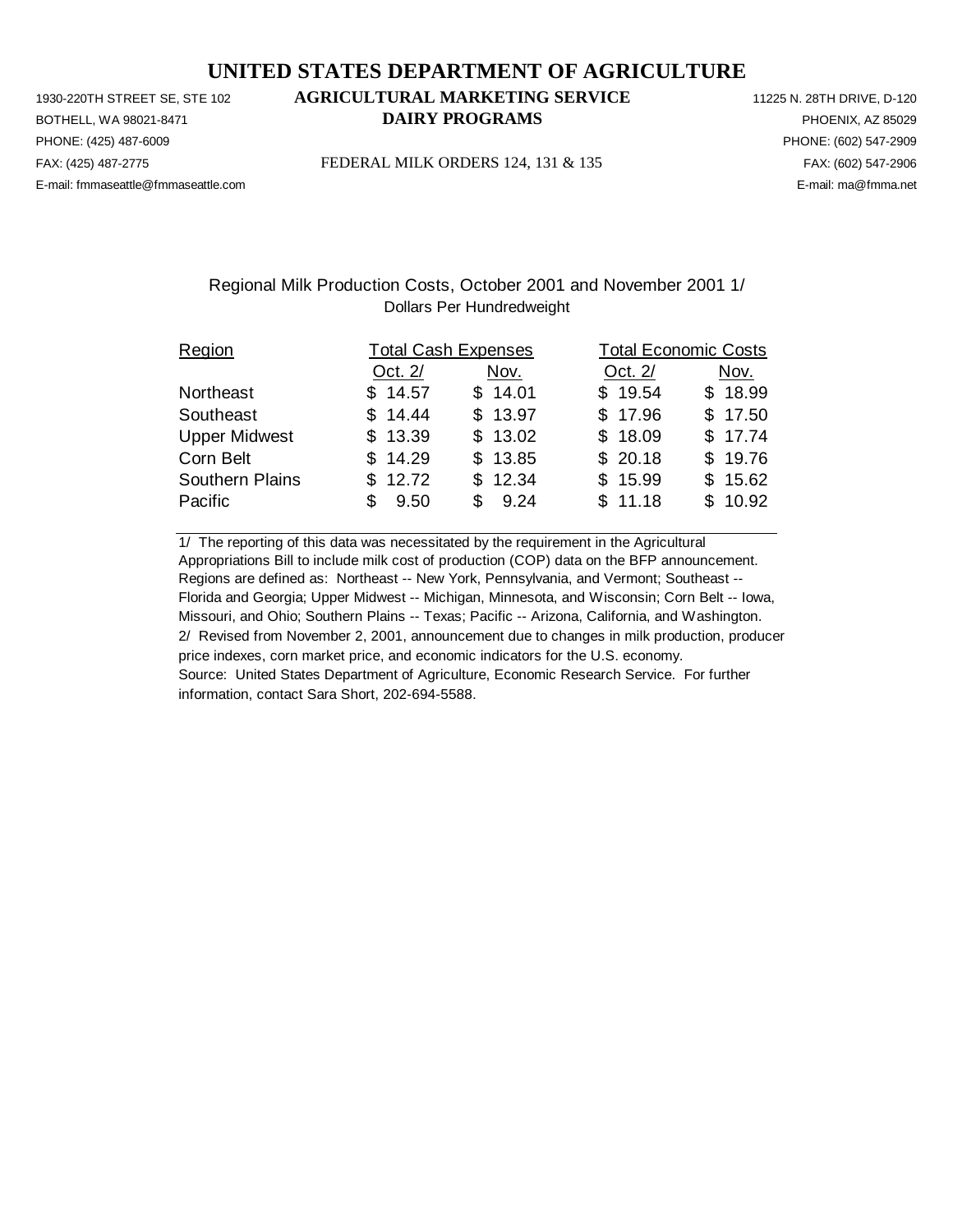1930-220TH STREET SE, STE 102 **AGRICULTURAL MARKETING SERVICE** 11225 N. 28TH DRIVE, D-120 BOTHELL, WA 98021-8471 **DAIRY PROGRAMS** PHOENIX, AZ 85029 E-mail: fmmaseattle@fmmaseattle.com E-mail: ma@fmma.net

# PHONE: (425) 487-6009 PHONE: (602) 547-2909

FAX: (425) 487-2775 FEDERAL MILK ORDERS 124, 131 & 135 FAX: (602) 547-2906

### **ANNOUNCEMENT OF MINIMUM CLASS AND COMPONENT PRICES:** *FINAL* **#**

**December 2001**

|                         |    | <b>Pacific</b>   |          |         |              |    |                                        |              |
|-------------------------|----|------------------|----------|---------|--------------|----|----------------------------------------|--------------|
|                         |    | <b>Northwest</b> |          | Western |              |    | <b>Pacific Northwest &amp; Western</b> |              |
|                         |    |                  | Class I* |         | Class II     |    | Class III                              | Class IV     |
| Skim 1/                 | S  | 9.05             | \$       | 9.05    | \$<br>7.85   | S  | 7.03                                   | \$<br>7.02   |
| Butterfat 2/            | S  | 1.4703           | \$       | 1.4703  | \$<br>1.4392 | \$ | 1.4322                                 | \$<br>1.4322 |
| Protein 2/              |    |                  |          |         |              | \$ | 1.9782                                 |              |
| Other Solids /2         |    |                  |          |         |              | \$ | 0.1517                                 |              |
| Nonfat Solids 2/        |    |                  |          |         | \$<br>0.8722 |    |                                        | 0.7799       |
| @ 3.5% Butterfat 1/3/   |    | \$13.88          |          | \$13.88 | \$12.61      |    | \$11.80                                | \$11.79      |
| Processor Assessment ** |    | 0.20             | S        | 0.20    |              |    |                                        |              |
| Total 1/                | \$ | 14.08            | \$       | 14.08   |              |    |                                        |              |

|                                | Arizona-Las Vegas |          |           |          |  |  |
|--------------------------------|-------------------|----------|-----------|----------|--|--|
|                                | Class I*          | Class II | Class III | Class IV |  |  |
| Skim 1/                        | 9.50              | 7.85     | 7.03      | 7.02     |  |  |
| Butterfat 2/                   | 1.4748            | 1.4392   | 1.4322    | 1.4322   |  |  |
| @ 3.5% Butterfat 1/3/          | \$14.33           | \$12.61  | \$11.80   | \$11.79  |  |  |
| <b>Processor Assessment **</b> | 0.20              |          |           |          |  |  |
| Total 1/                       | \$14.53           |          |           |          |  |  |

| <b>Supplemental Price Data From NASS Surveys</b> | FO 124 & FO 135 Only |         |                         |                            |     |        |
|--------------------------------------------------|----------------------|---------|-------------------------|----------------------------|-----|--------|
| Surveys Included:                                |                      | Average | <b>PRODUCER</b>         |                            |     |        |
| 12/29/01<br>12/1/01<br>to                        |                      | Price   | of Product              | <b>COMPONENT PRICES 2/</b> |     |        |
| <b>Grade AA Butter</b>                           |                      | 1.2894  | 20,106,539 Butterfat    |                            | \$. | 1.4322 |
| Cheese 40 Lb. Blocks                             | S                    | 1.2733  | 35,127,955              |                            |     |        |
| Cheese 500 Lb. Barrels                           |                      | 1.2485  | 43,664,681              |                            |     |        |
| Cheese, Average                                  | S                    | 1.2762  | 78,792,636 Protein      |                            |     | 1.9782 |
| Nonfat Dry Milk                                  |                      | 0.9199  | 96,760,271              |                            |     |        |
| Dry Whey                                         |                      | 0.2868  | 47,768,867 Other Solids |                            | S.  | 0.1517 |

Pacific Northwest (FO 124) & Western Order (FO 135) price milk on the basis of multiple components.

Arizona-Las Vegas (FO 131) prices milk on the basis of butterfat and skim.

Subject to applicable location adjustments.

\*\* The processor assessment is an obligation under the Fluid Milk Promotion Order (7CFR § 1160.101 et seq.). The Order requires that all persons who process and market more than 500,000 pounds of fluid milk products in consumer-type packages in the contiguous 48 States of the continental United States and the District of Columbia be assessed 20 cents per hundredweight on all marketings of such packaged fluid milk products during the month. 1/ Per hundredweight. 2/ Per pound. 3/ 0.965 multiplied by skim price, plus 3.5 multiplied by butterfat price. For Information Purposes Only. Somatic Cell Adjustment Rate is 0.00064. **# These prices were computed using the formulas in the U.S. District Court's preliminary injunction order dated January 31, 2001.**